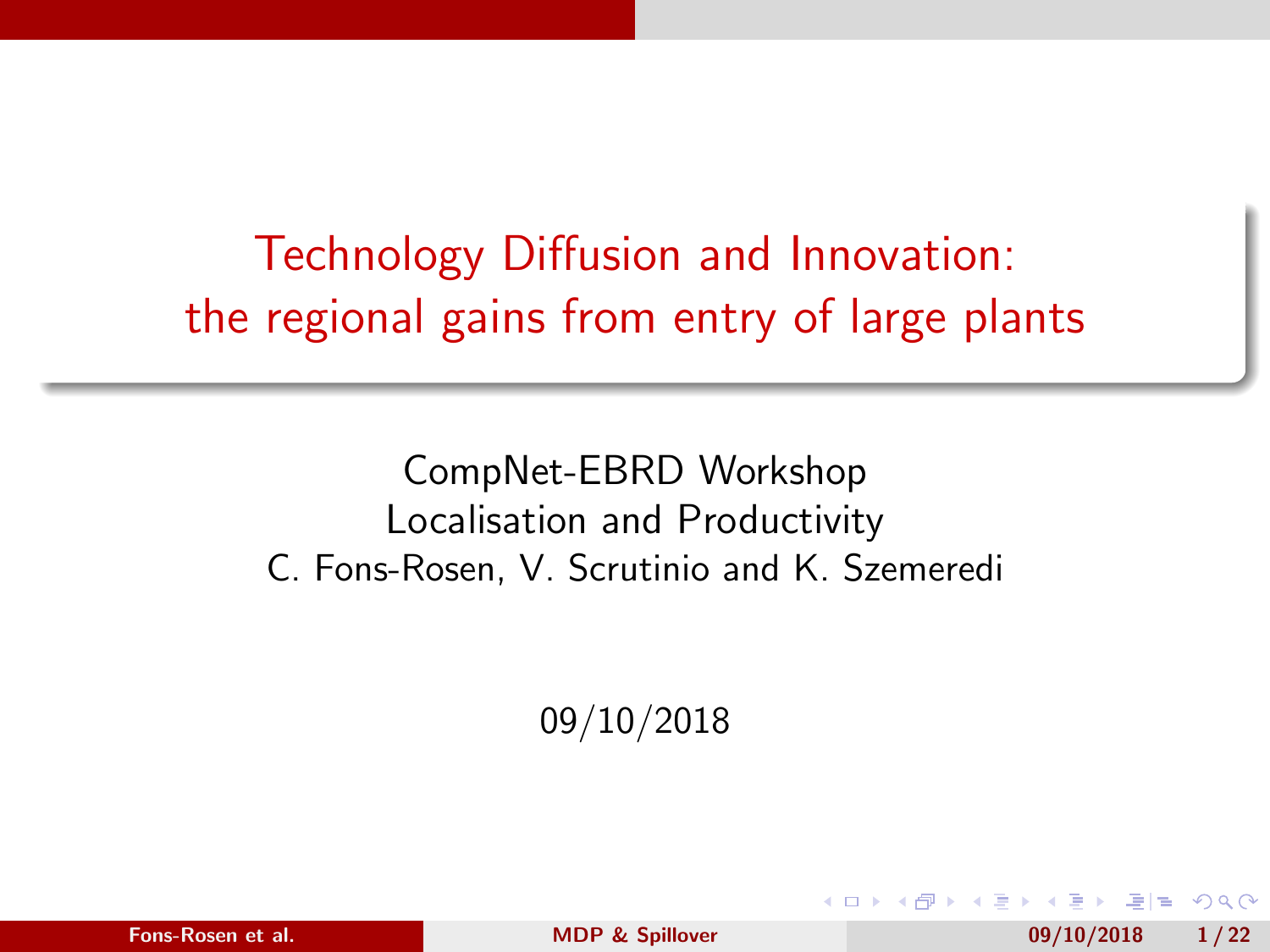- Even after Great Recession, substantial FDI (2,460 billions \$ in 2016).
- What are the effects of FDI on local economies?
- **Several Possible channels:**

K ロ ▶ K 何 ▶ K 국 ▶ K 국 ▶ 국 | 및 K 9 Q (연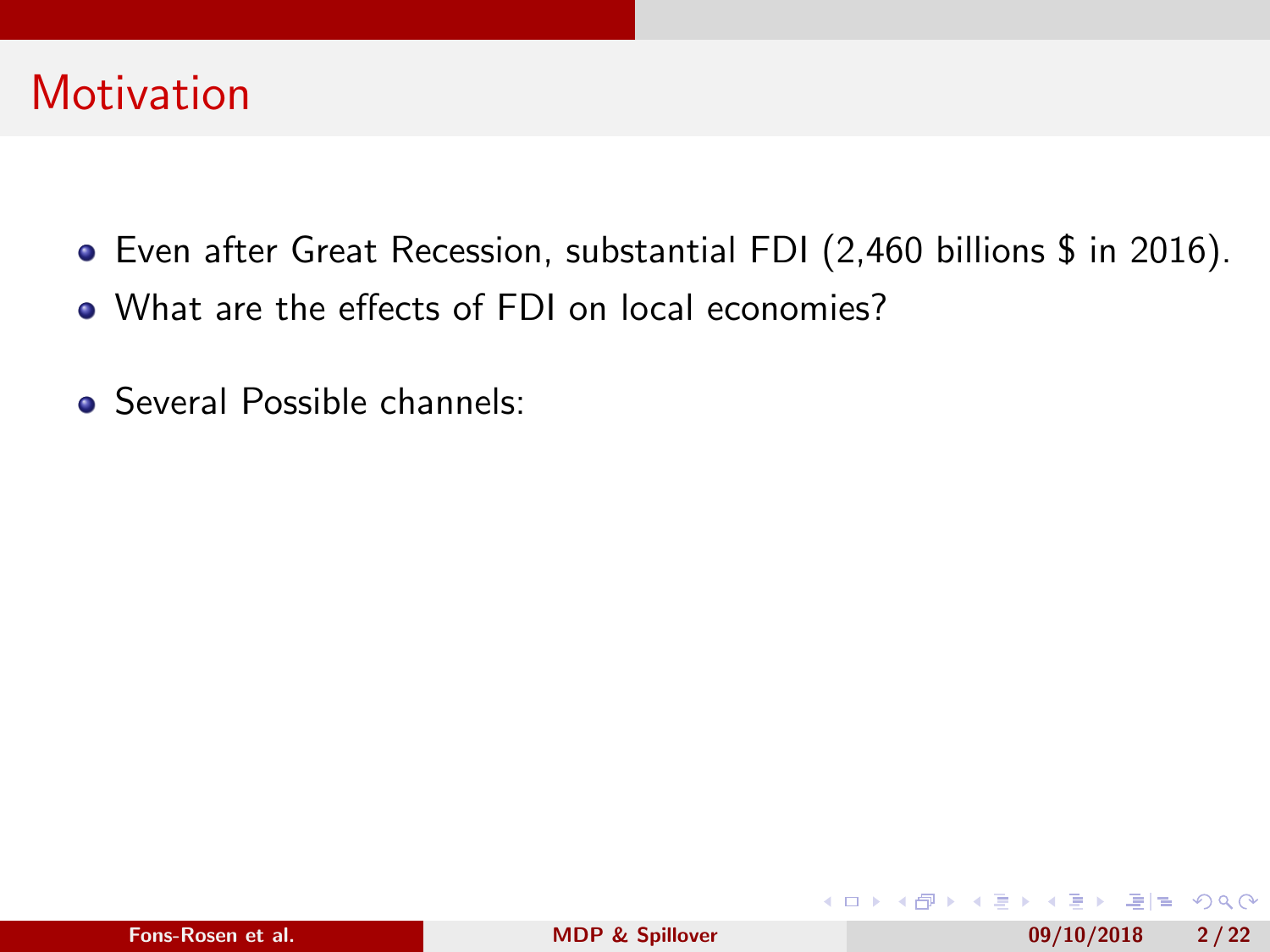- Even after Great Recession, substantial FDI (2,460 billions \$ in 2016).
- What are the effects of FDI on local economies?
- **Several Possible channels:** 
	- Labour Markets: salaries and employment.

- K 로 K (로 K 로)로 19 Q Q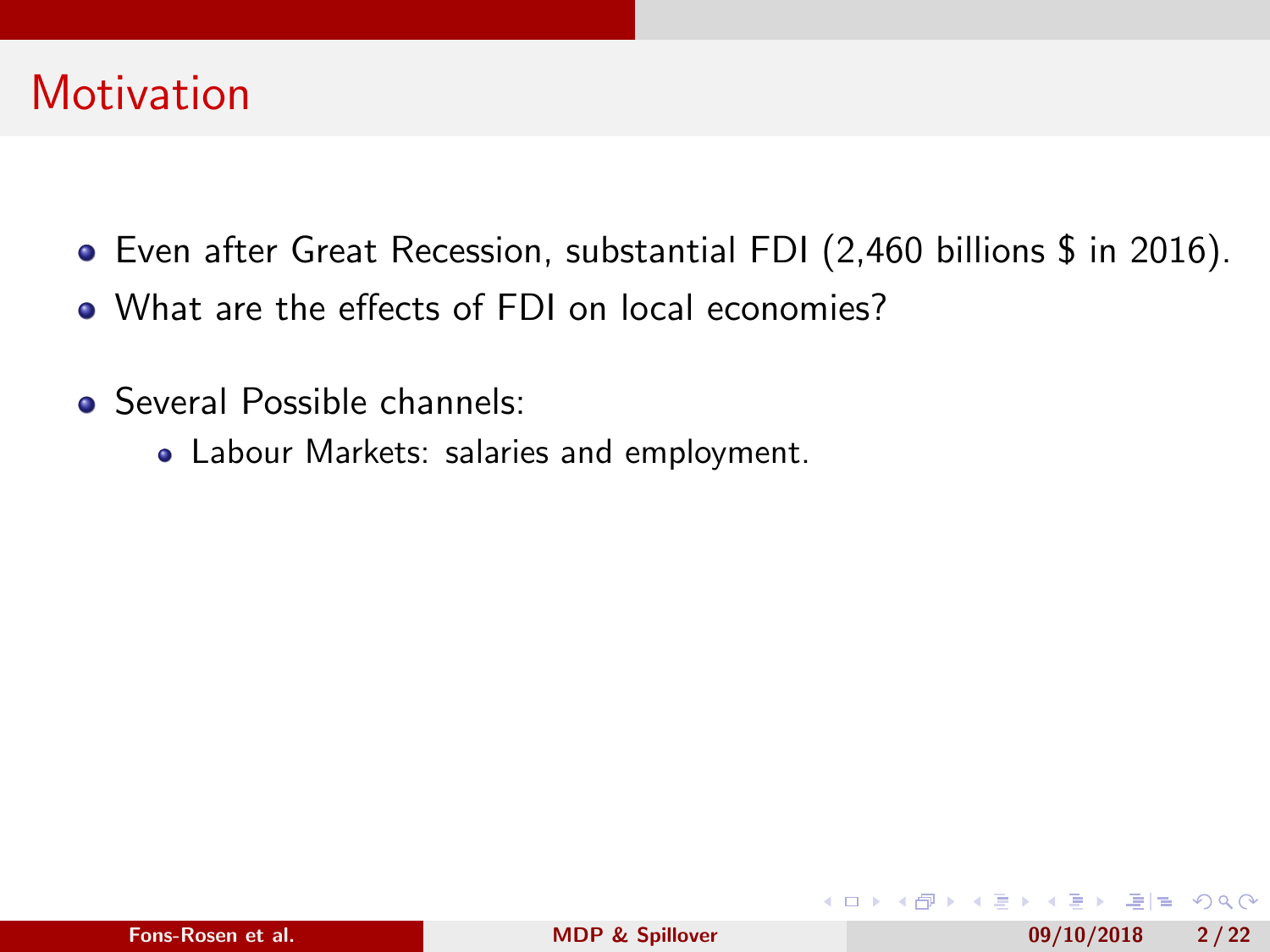- Even after Great Recession, substantial FDI (2,460 billions \$ in 2016).
- What are the effects of FDI on local economies?
- **Several Possible channels:** 
	- Labour Markets: salaries and employment.
	- **•** Firms: Competition and Supply Chain.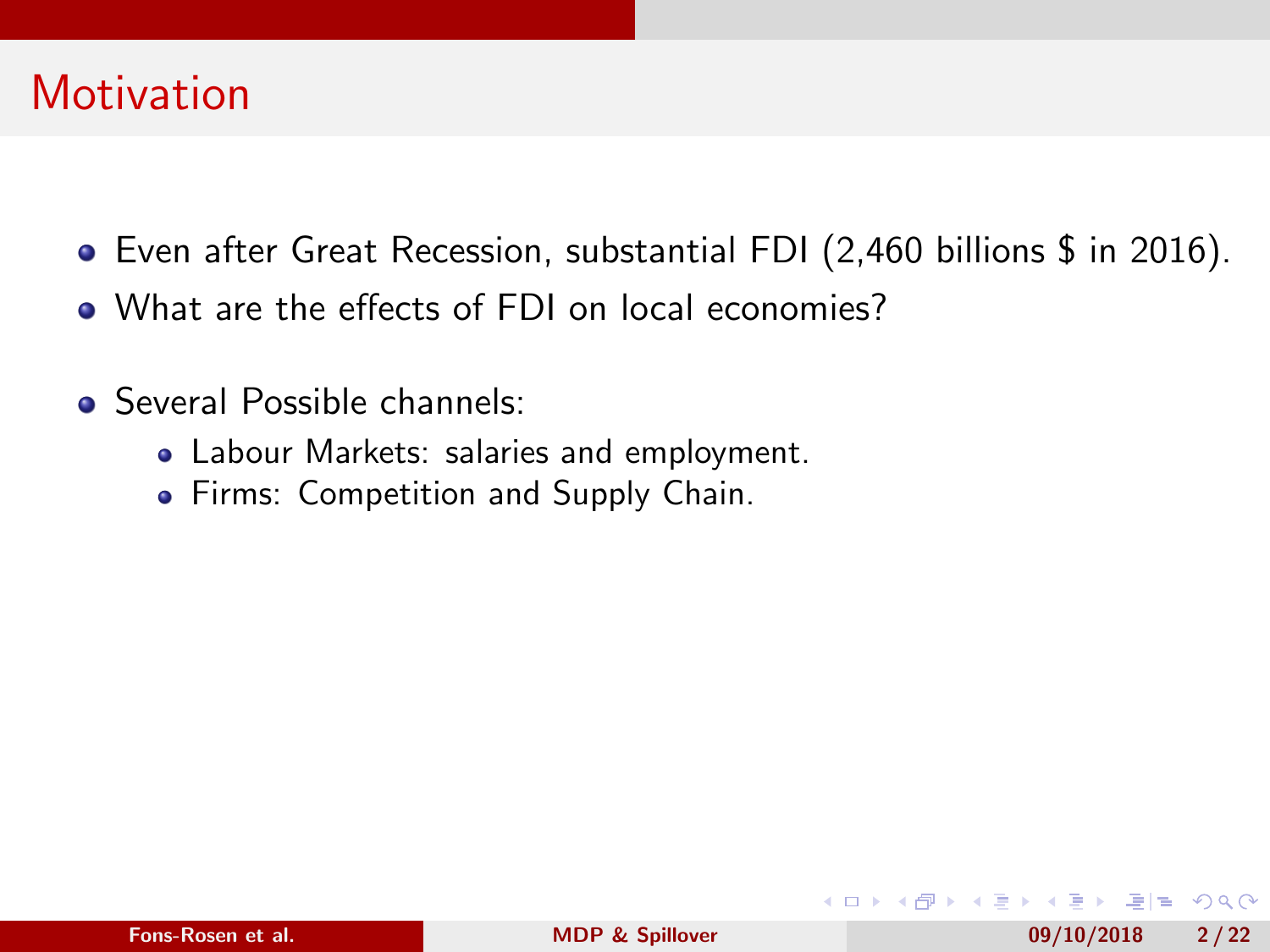- Even after Great Recession, substantial FDI (2,460 billions \$ in 2016).
- What are the effects of FDI on local economies?
- **Several Possible channels:** 
	- Labour Markets: salaries and employment.
	- **•** Firms: Competition and Supply Chain.
	- Technology: idiosyncratic knowledge and technology.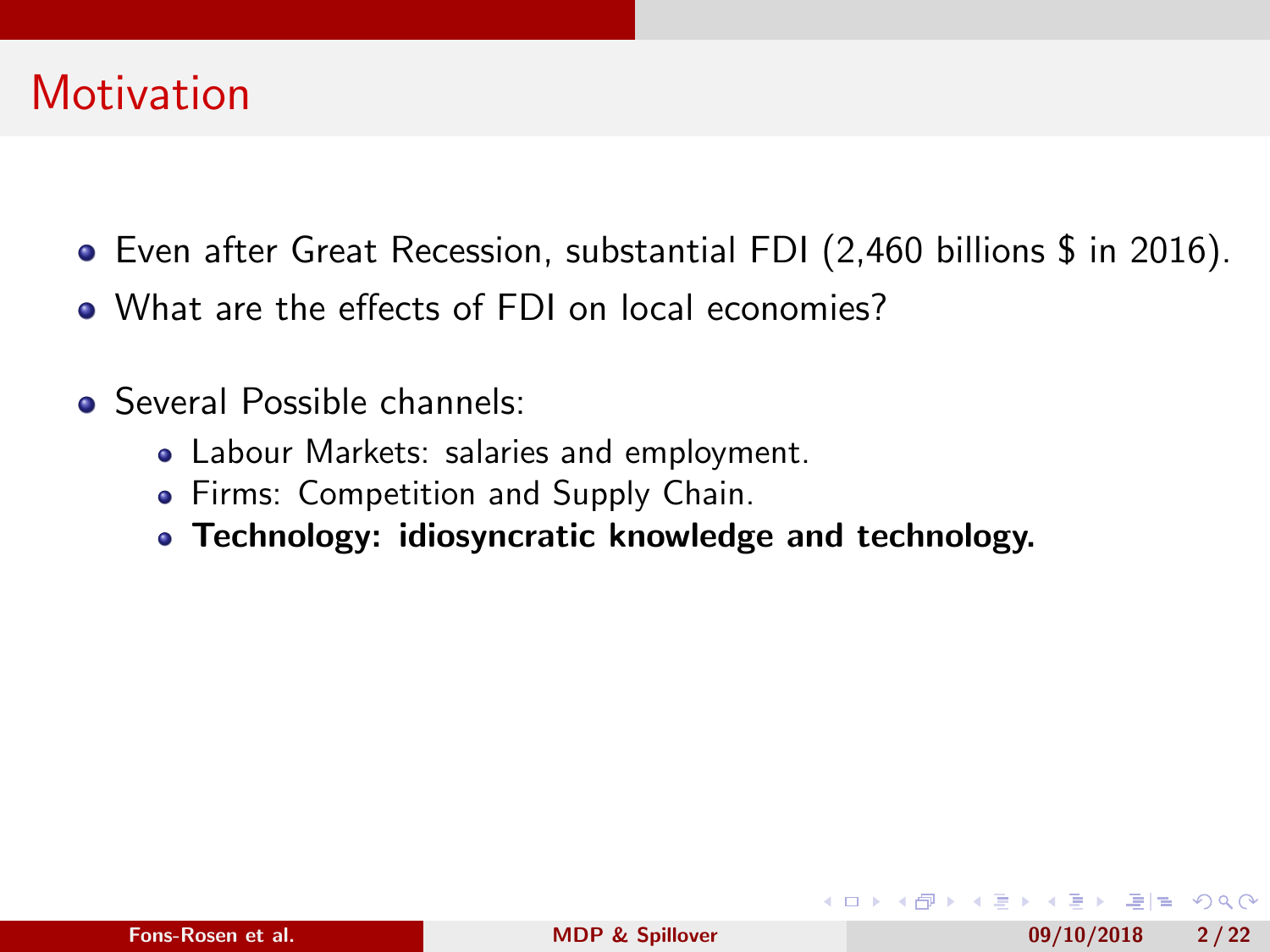- Even after Great Recession, substantial FDI (2,460 billions \$ in 2016).
- What are the effects of FDI on local economies?
- **Several Possible channels:** 
	- Labour Markets: salaries and employment.
	- **•** Firms: Competition and Supply Chain.
	- Technology: idiosyncratic knowledge and technology.
- Can the local economy benefit from the interaction with a new source of knowledge?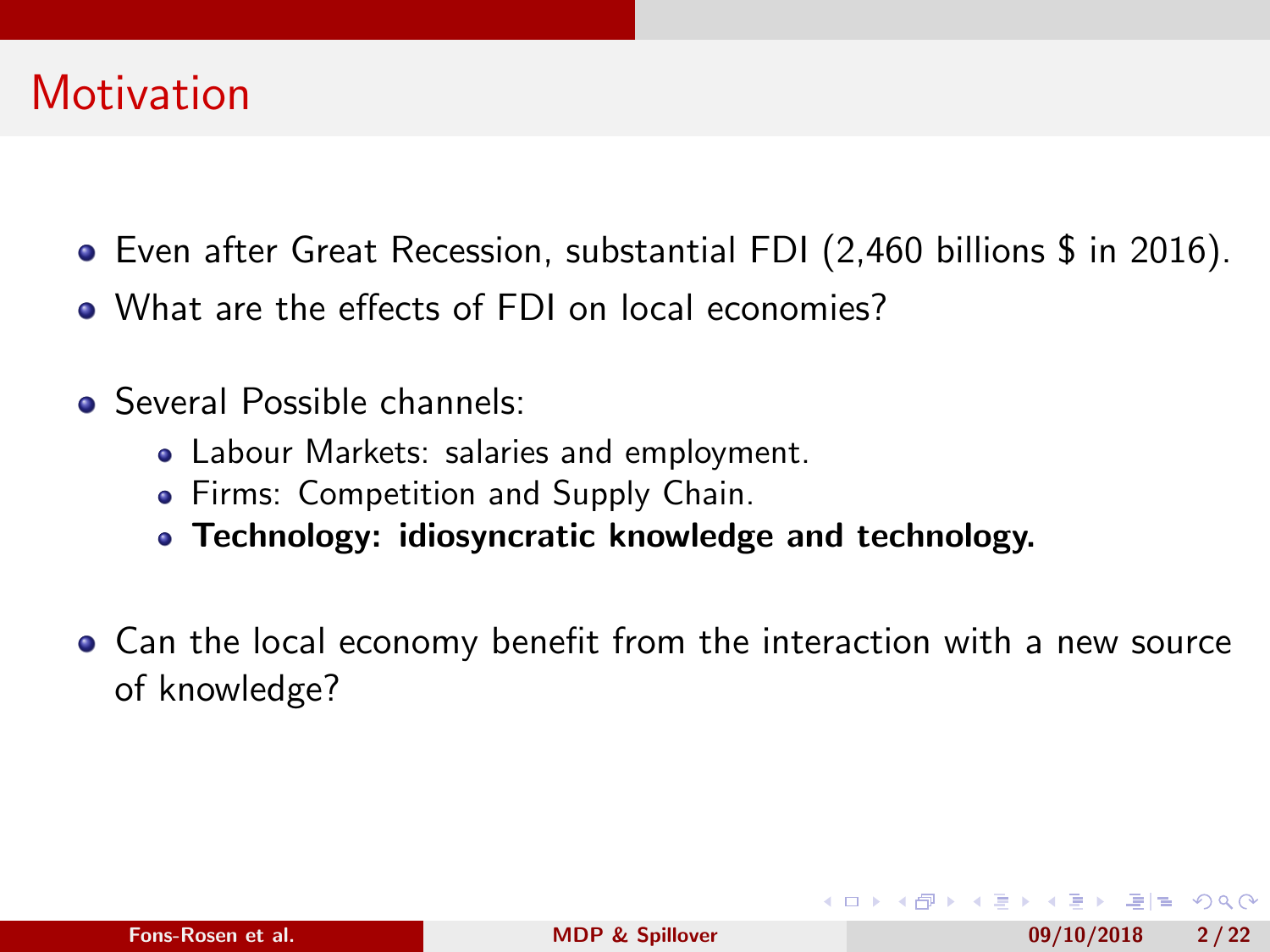- Even after Great Recession, substantial FDI (2,460 billions \$ in 2016).
- What are the effects of FDI on local economies?
- **Several Possible channels:** 
	- Labour Markets: salaries and employment.
	- **•** Firms: Competition and Supply Chain.
	- Technology: idiosyncratic knowledge and technology.
- Can the local economy benefit from the interaction with a new source of knowledge?
- Relevant for policy makers. Possible reason to attract FDI: improvement of local technology.

кор княт к∃т к∃т та коро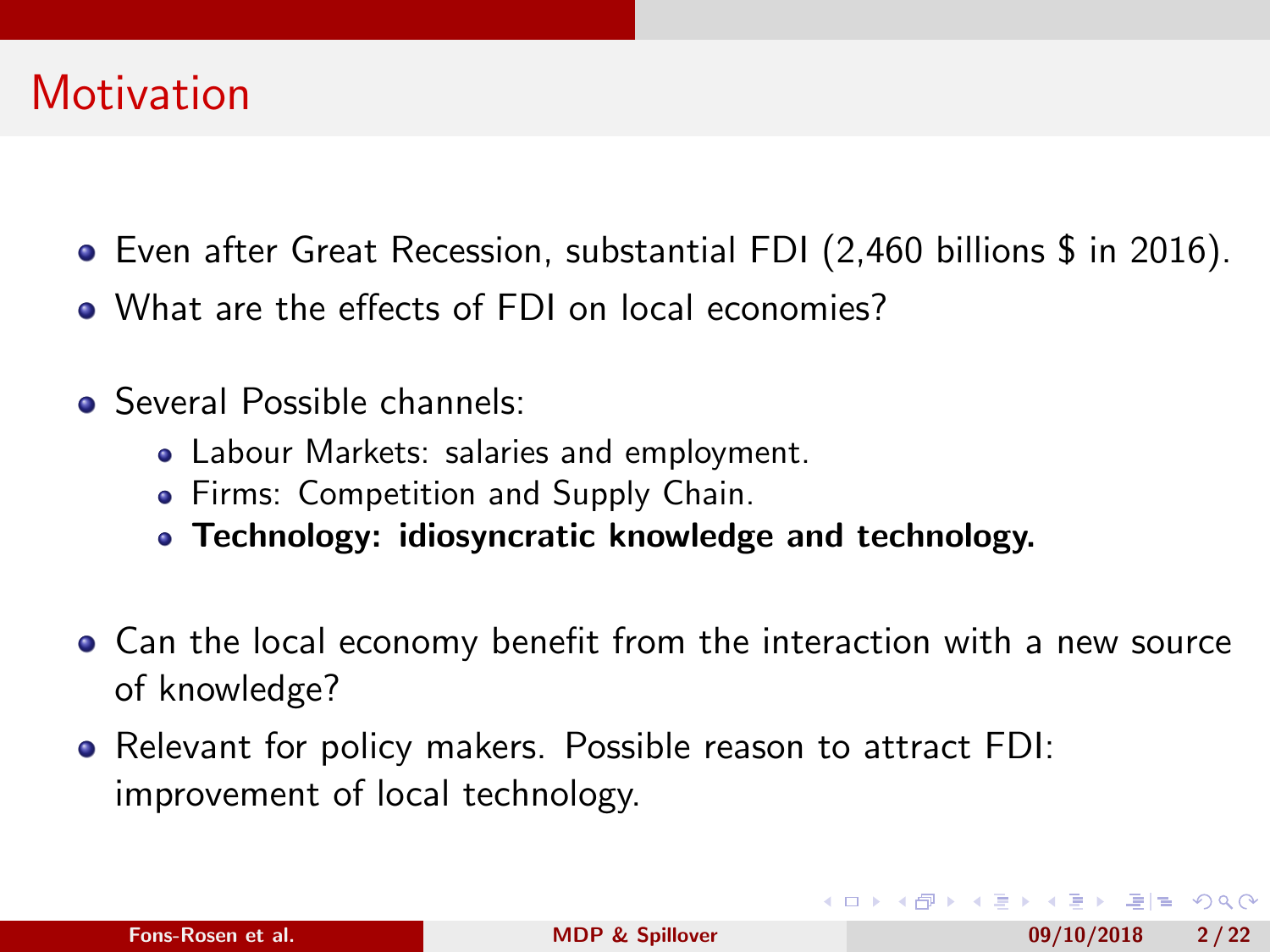Investigate effects of large plant opening on local innovation:

| Fons-Rosen et al. |  |
|-------------------|--|
|                   |  |

**∢ ロ ▶ ( 伊 )**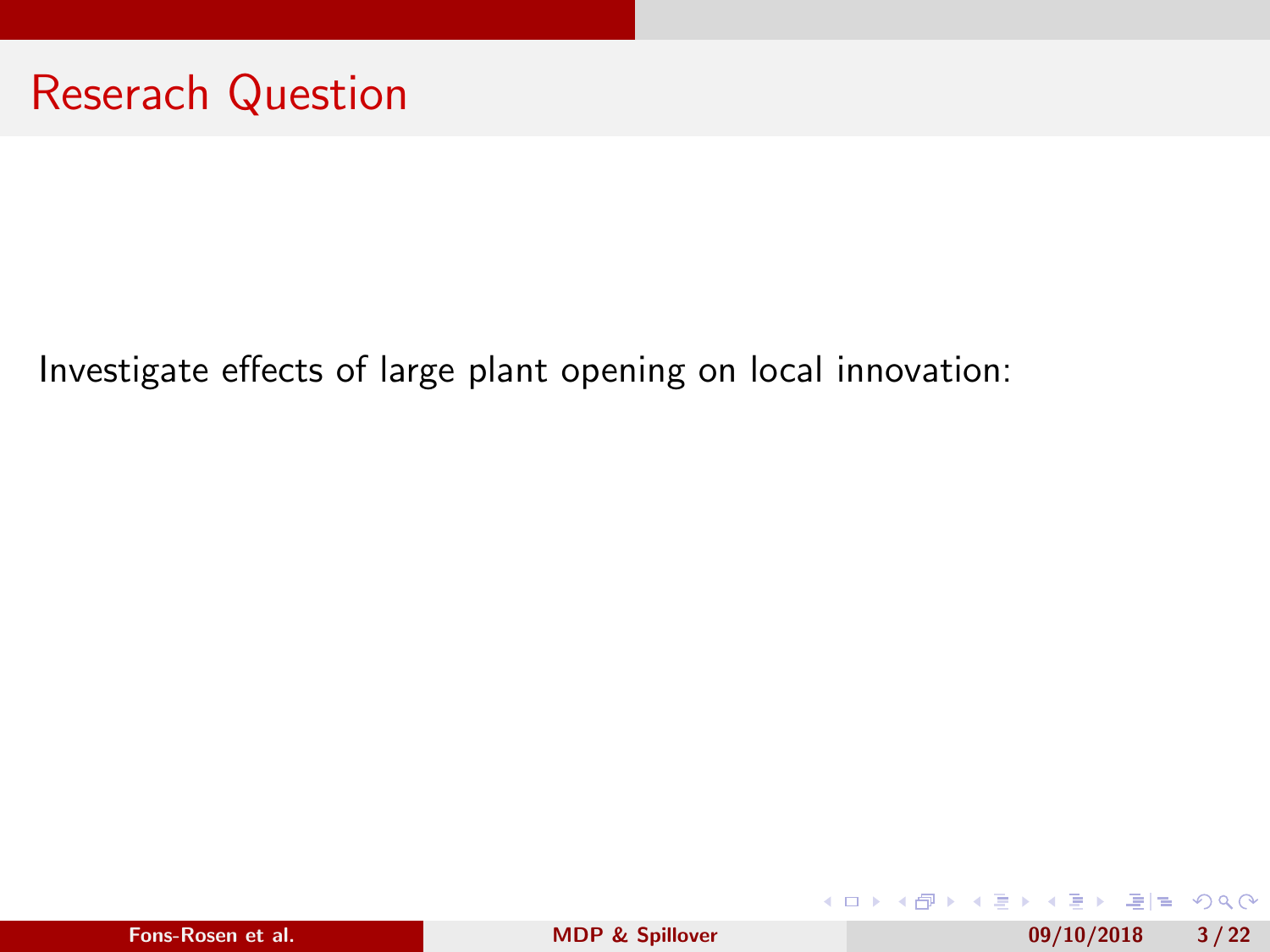Investigate effects of large plant opening on local innovation:

knowledge diffusion

K ロ ▶ K 何 ▶ K 국 ▶ K 국 ▶ 국 | 및 K 9 Q (연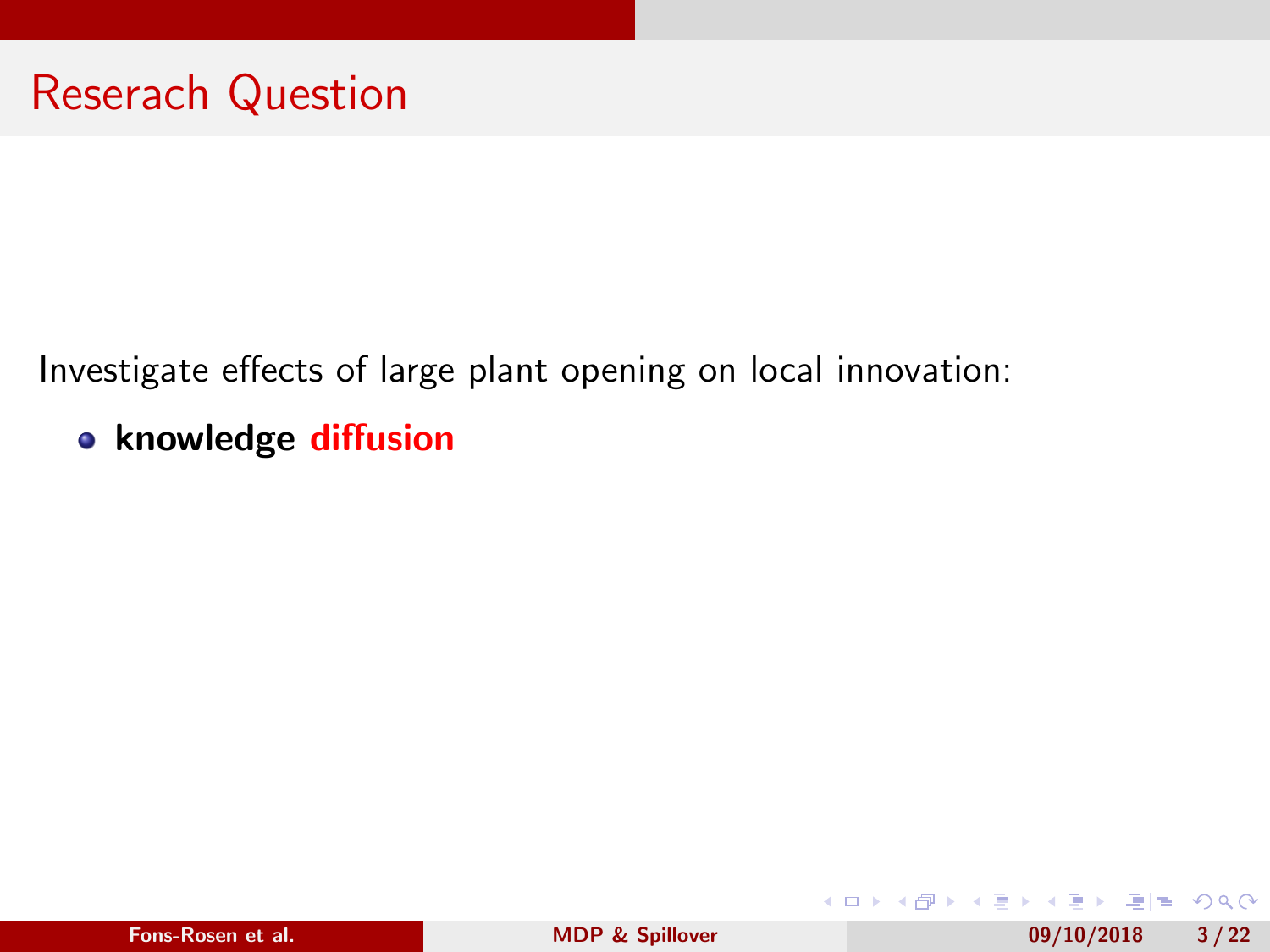Investigate effects of large plant opening on local innovation:

- knowledge diffusion
- o knowledge production

**← ロ ▶ → (母 ▶**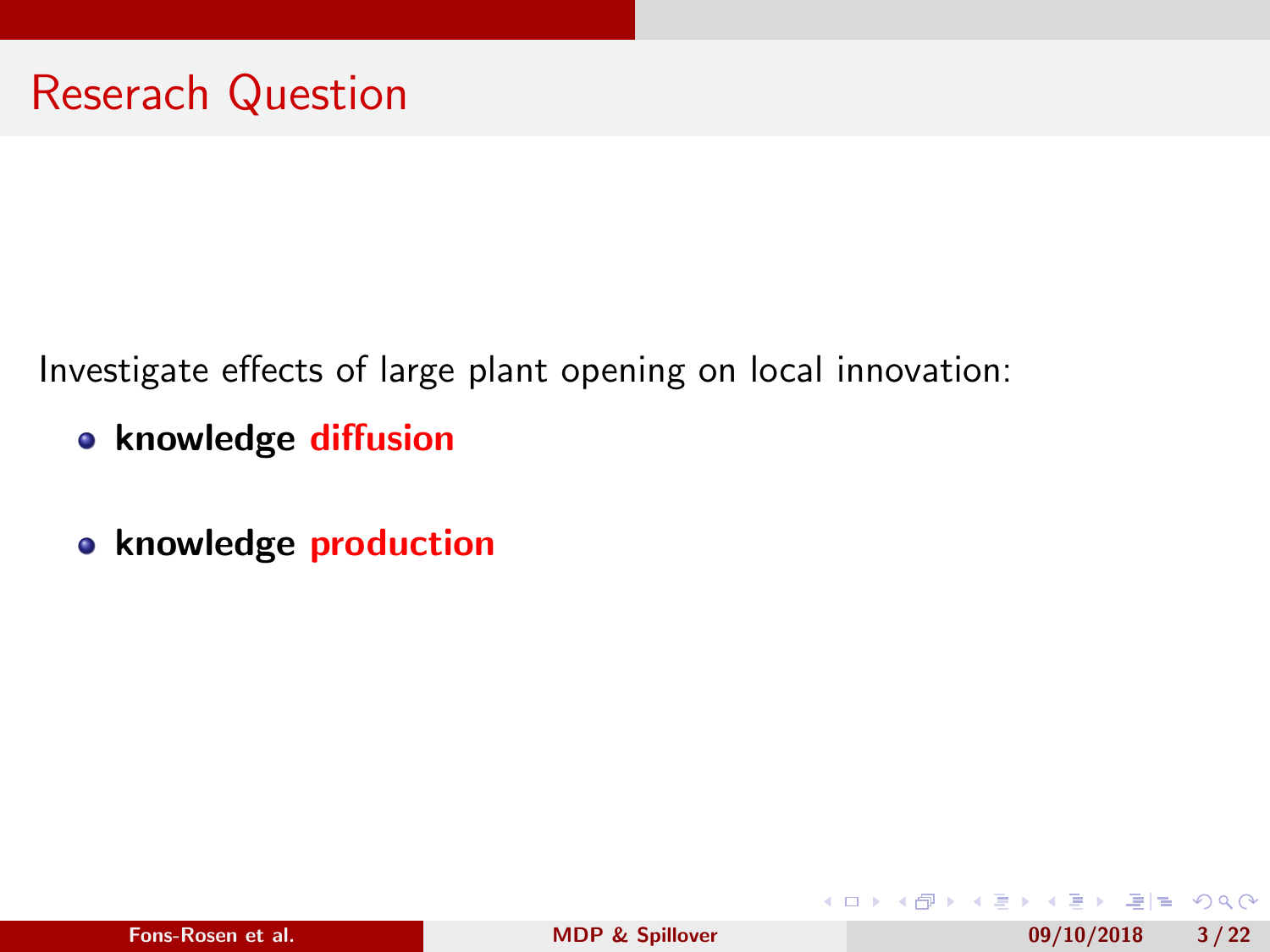# What We Do

- Set of large corporations entering US counties and building plants (MDP).
- Information on location decision of firm entry:
	- Chosen county ("Winning")
	- Shortlisted but not chosen counties ("Losing")
	- "Winning" / "Losing" considered a Case
		- Greenstone and Moretti (2004), Greentone, Hornbeck and Moretti (2010)
- Compare citations to MDP patents from patents in the *winning* and losing counties.
- Compare patenting from inventors in winning and losing counties.

KOD KAR KED KED EE KAA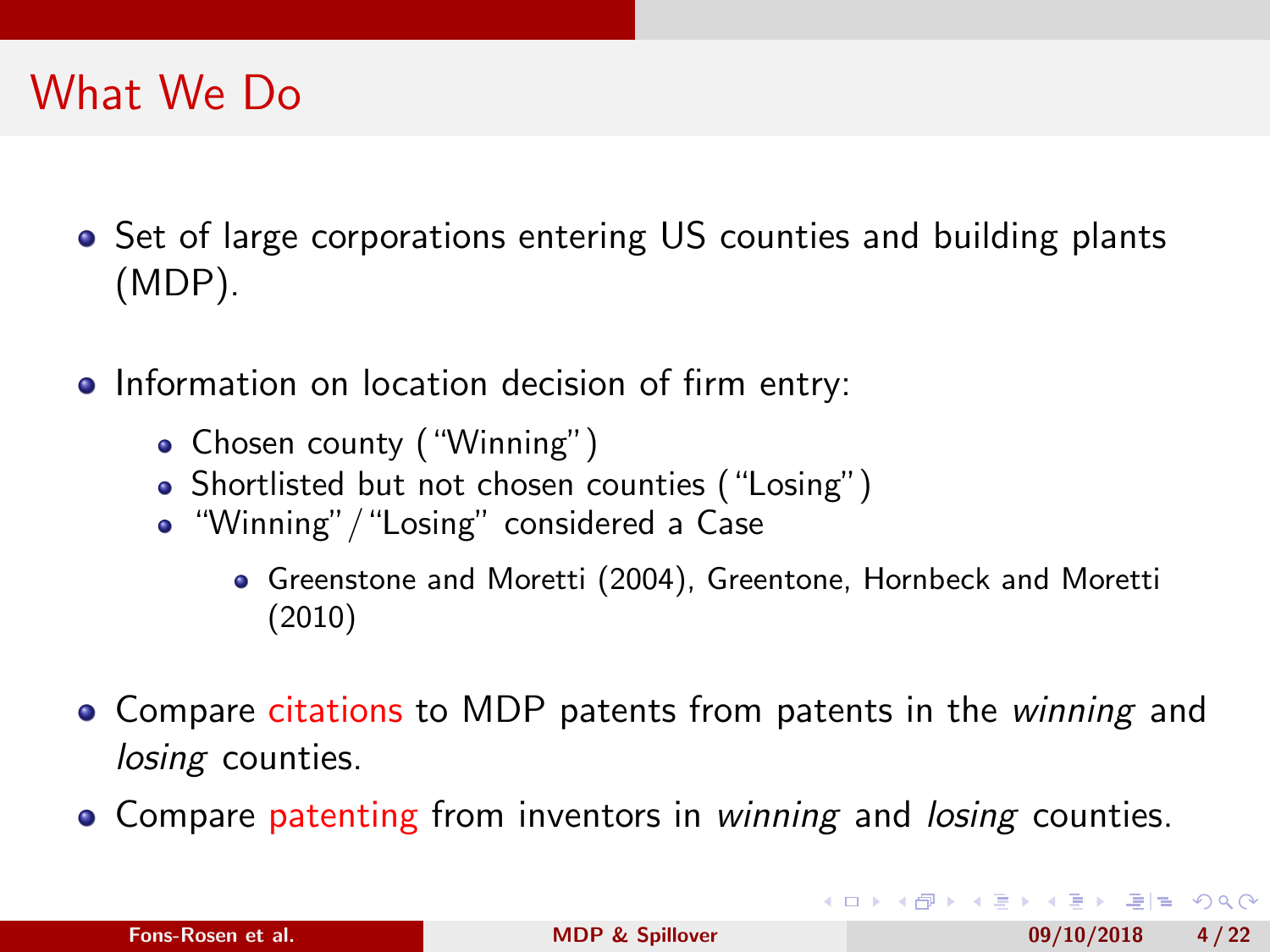- **Proximity, innovation, citations**: *Jaffe (1993); Branstetter (2006);* Agrawal et al. (2008); Fons Rosen (2010); Helmers and Overman (2017)
- FDI and Innovation: Branstetter (2006); Crespo et al. (2007); Arnold et al. (2009); Keller (2009)
- Agglomeration Economies: Ellison et al. (1997); Greenstone, Hornbeck and Moretti (2004, 2010)

кор княт к∃т к∃т та коро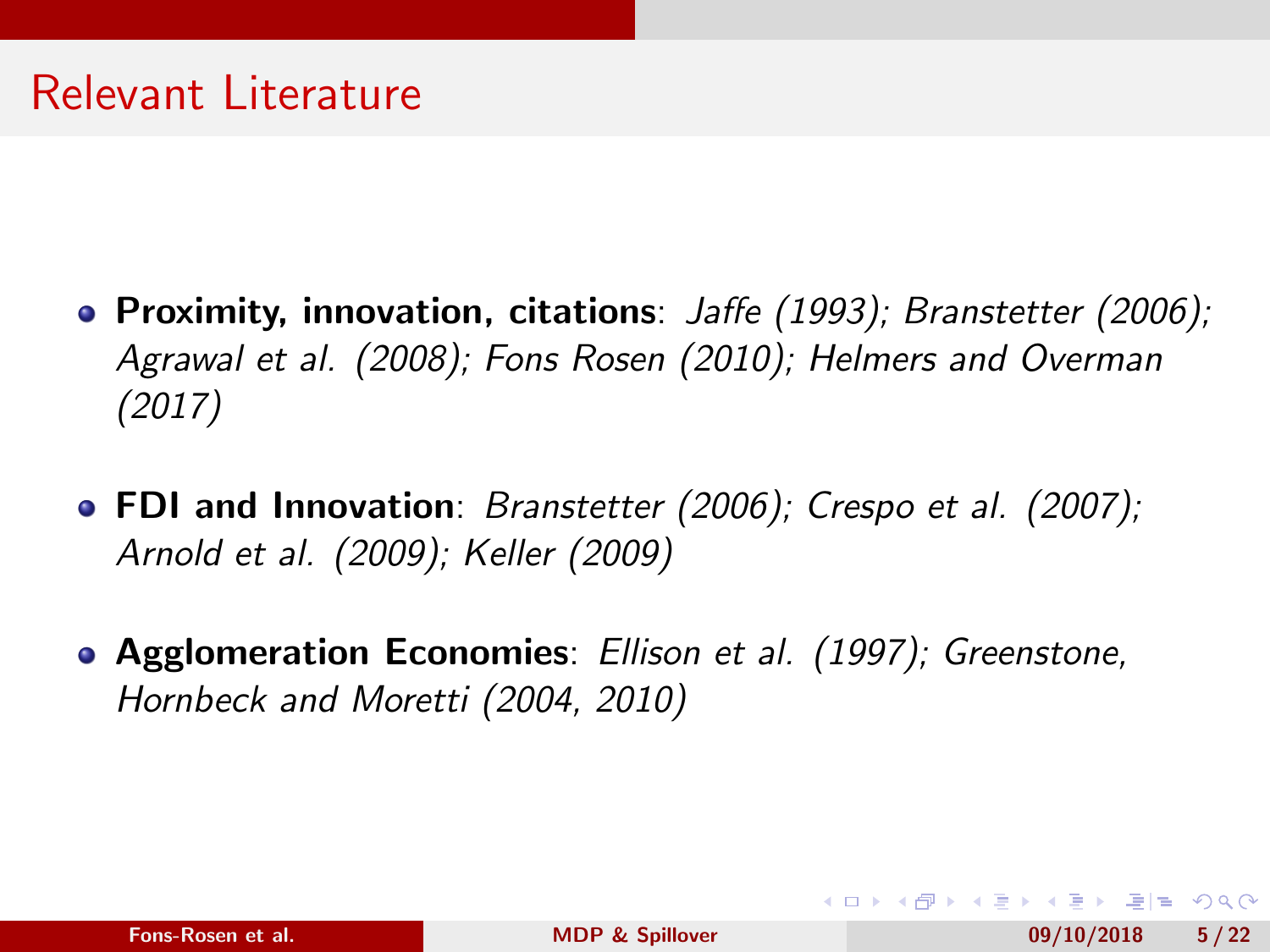# Results (1): Entry and Citation



 $\leftarrow$  $\rightarrow$ 

э **B** Fons-Rosen et al. [MDP & Spillover](#page-0-0) and MDP & Spillover and MDP & Spillover and MDP & Spillover and MDP & Spillover and MDP & Spillover and MDP & Spillover and MDP & Spillover and MDP & Spillover and MDP & Spillover and MDP

э  $\sim$ 

**A II**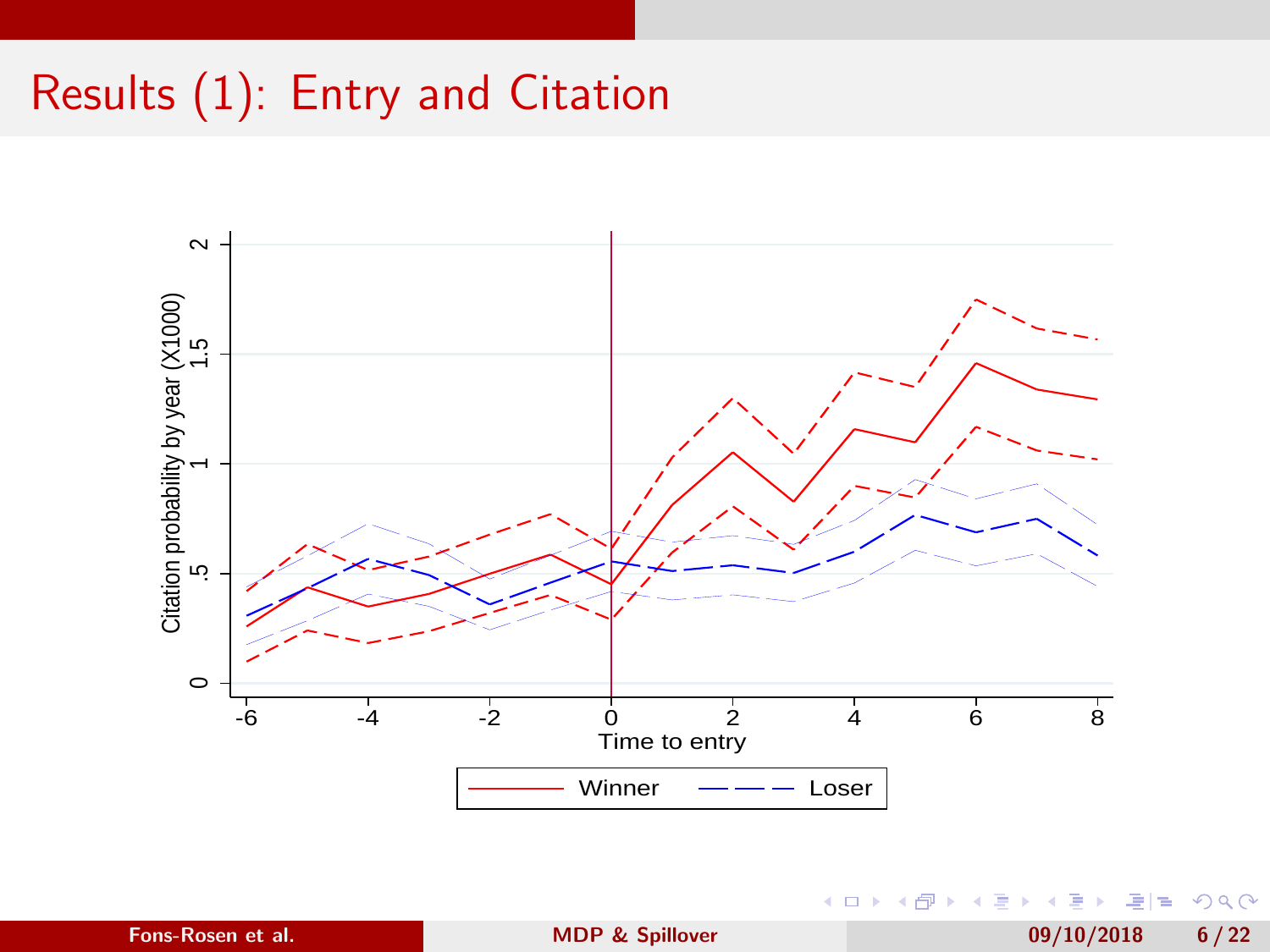# Results (2): Entry and Innovation



4日 8

Fons-Rosen et al. [MDP & Spillover](#page-0-0) 09/10/2018 7 / 22

÷  $\mathbf{F}=\mathbf{0}$ э

 $\left($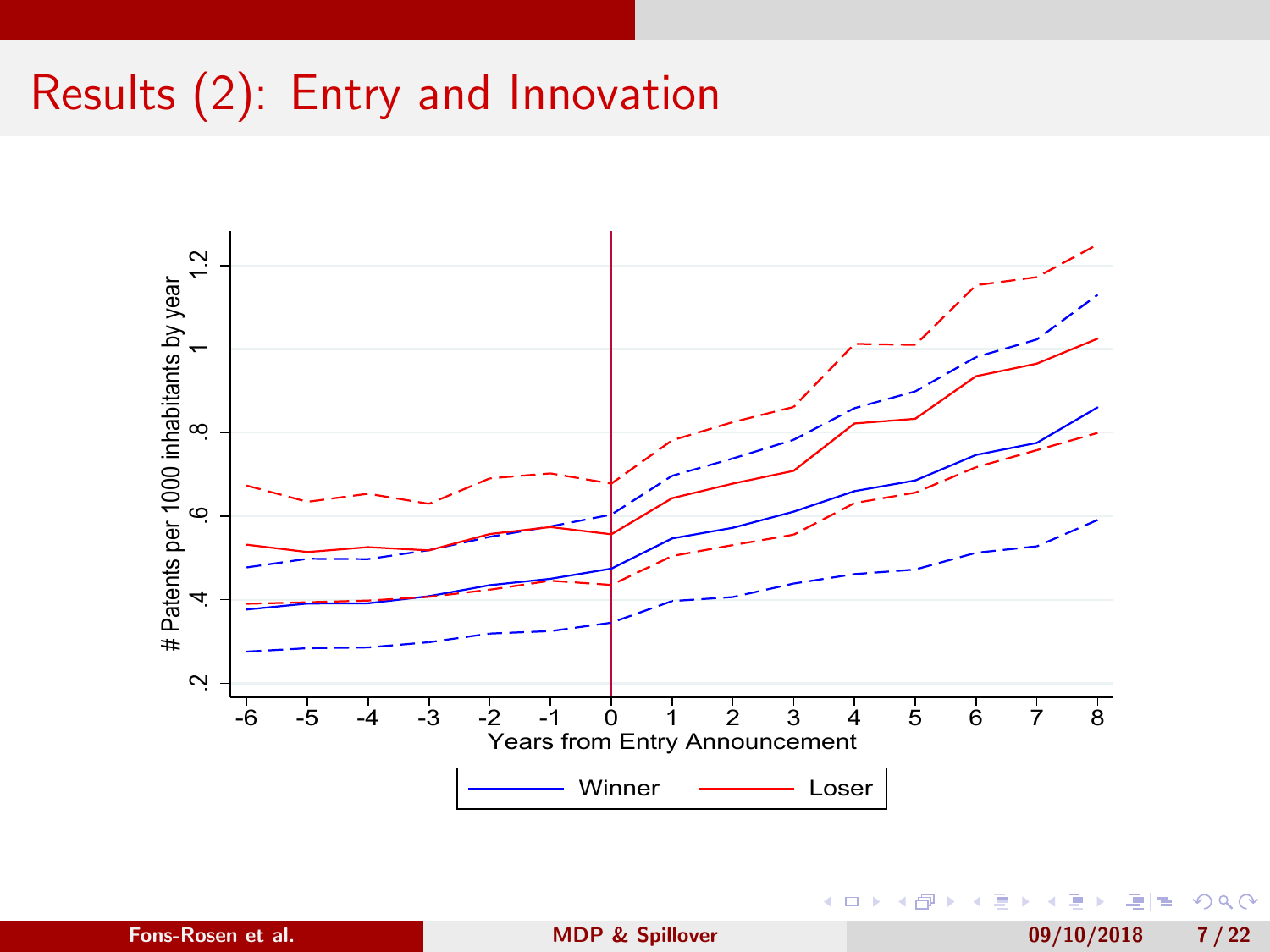

### 1 [Identification Strategy](#page-15-0)

### [Data](#page-17-0)



3 [Empirical Specification](#page-19-0)





- **[Patent Citation](#page-21-0)**
- **[Patent Production](#page-25-0)**

**◆ ロ ▶ → 伊** 

医头尾属 **B** 

**A**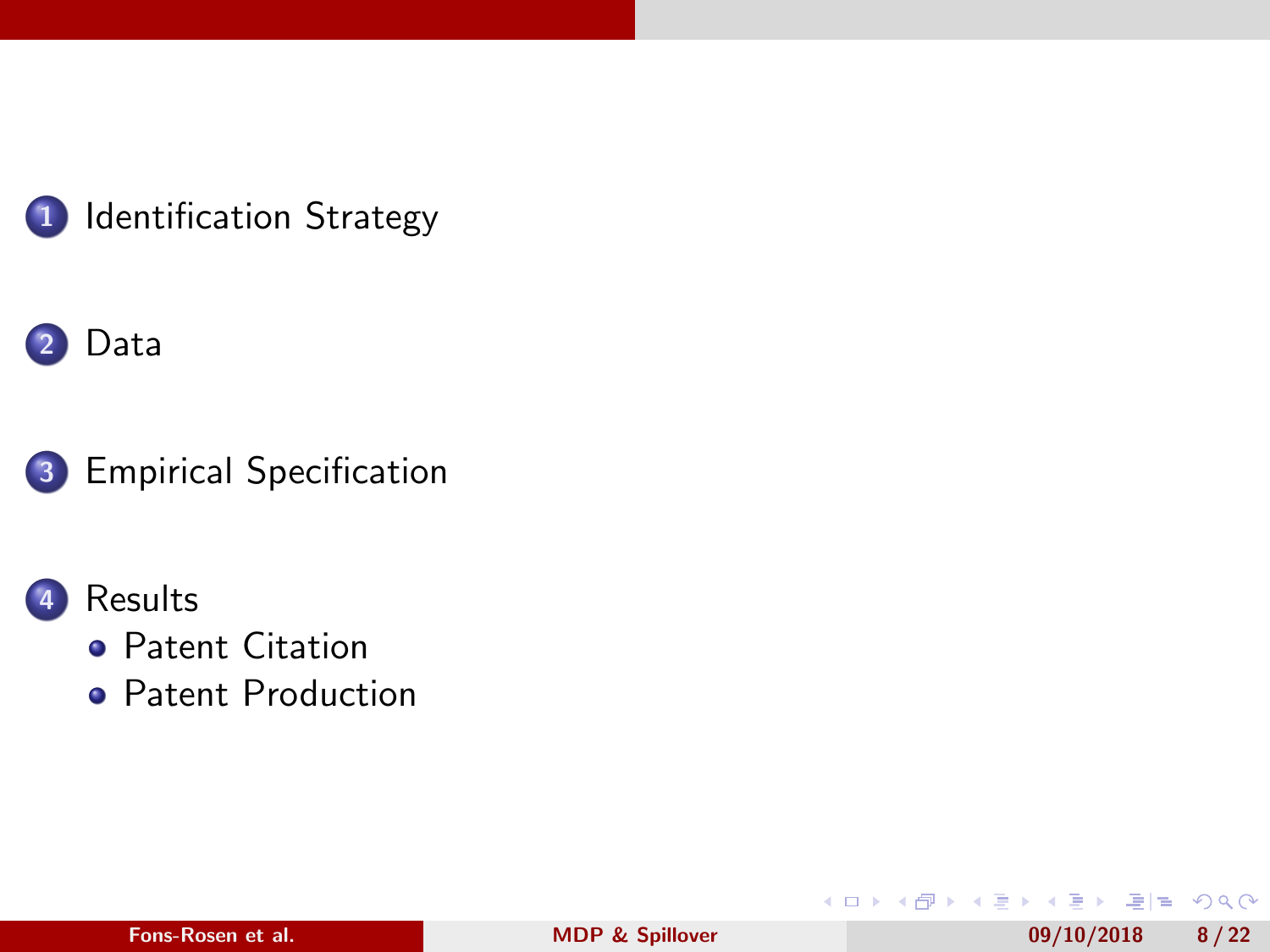# <span id="page-15-0"></span>Identification Strategy

Endogeneity Concern: MDP *Endogenously* decide to enter into a location

Revealed preferences and ranking of locations:

#### • Identification Strategy:

- Treatment group: Winning county
- Control group: Losing county
- Identifying Assumption: losing bidders form a valid counterfactual to winning bidders  $\implies$  overcome endogeneity problem.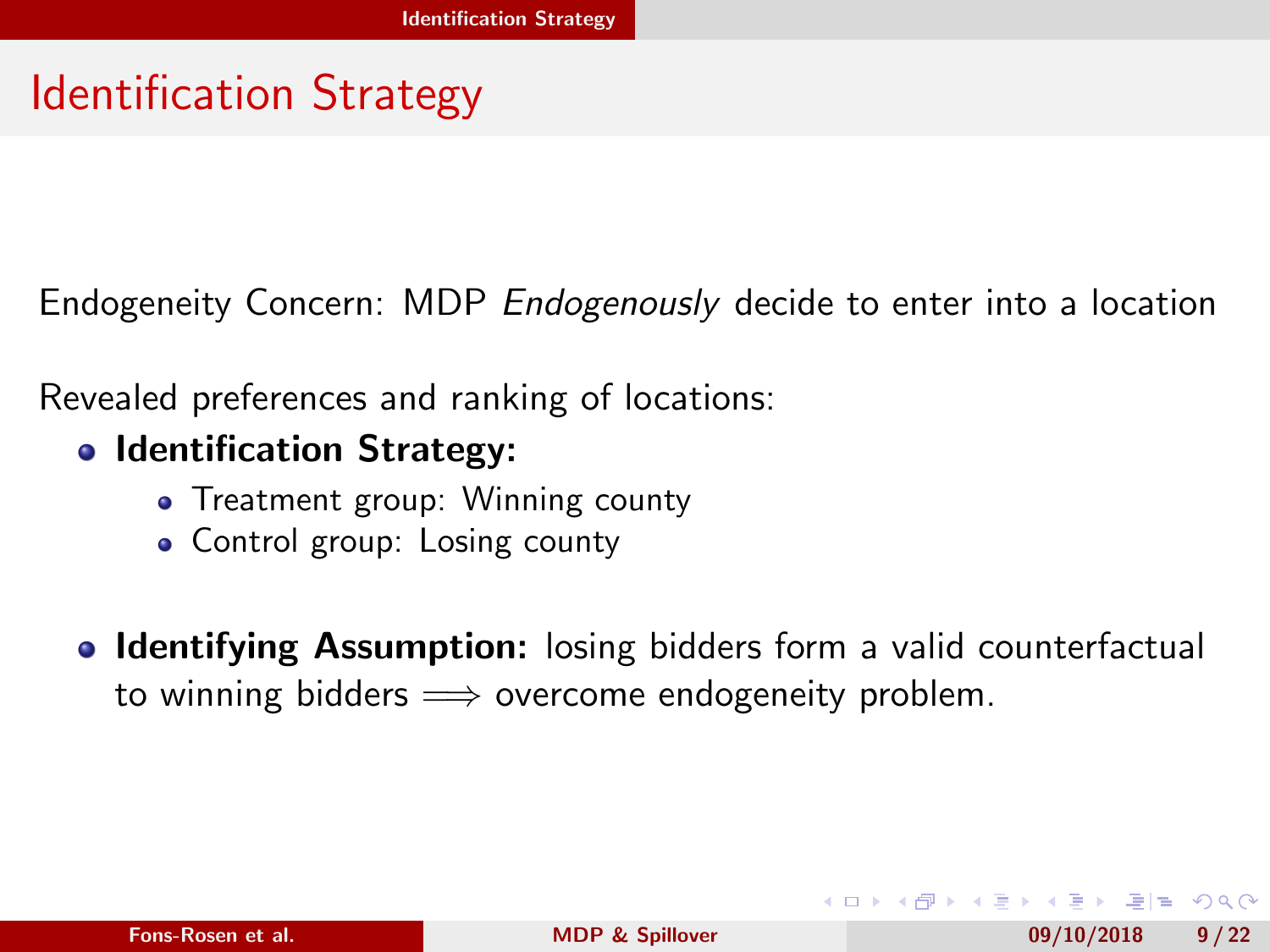# <span id="page-16-0"></span>Balancing Test

|                                             | From 6 to 1 year before entry<br>Year before entry |          |         |                |          |         |
|---------------------------------------------|----------------------------------------------------|----------|---------|----------------|----------|---------|
| Variable                                    | Average Winner Average Losing                      |          | T-stat  | Average Winner | T-stat   |         |
| Inventor Level                              |                                                    |          |         |                |          |         |
| Experience                                  | 5.37                                               | 5.27     | 0.23    | 5.84           | 5.8      | 0.08    |
| Patents Produced                            | 0.58                                               | 0.62     | $-1.77$ | 0.6            | 0.61     | $-0.28$ |
| Patents Produced (Quality Weight)           | 0.67                                               | 0.74     | $-1.31$ | 0.69           | 0.74     | $-0.8$  |
| Patents Produced Cumulated                  | 3.72                                               | 3.91     | $-0.56$ | 3.84           | 4.11     | $-0.82$ |
| Patents Produced Cumulated (Quality Weight) | 4.39                                               | 4.93     | $-1.23$ | 4.58           | 5.27     | $-1.48$ |
| Patents in Main Tech Class                  | 0.16                                               | 0.17     | $-0.93$ | 0.17           | 0.15     | 0.28    |
| Patents not in Main Tech Class              | 0.07                                               | 0.07     | $-0.56$ | 0.07           | 0.07     | $-0.11$ |
| County Level                                |                                                    |          |         |                |          |         |
| Share Inventors (%)                         | 0.1                                                | 0.11     | $-1.3$  | 0.11           | 0.12     | $-0.68$ |
| Total Active Population '000                | 163.51                                             | 197.79   | $-0.68$ | 172.12         | 206.16   | 0.14    |
| log Patents Per Capita                      | $-10.19$                                           | $-10.28$ | 0.7     | $-10.18$       | $-10.22$ | 0.28    |

Fons-Rosen et al. **[MDP & Spillover](#page-0-0)** 09/10/2018 10/22

K ロ ▶ K @ ▶ K ミ ▶ K ミ ▶ [로]로 19 Q @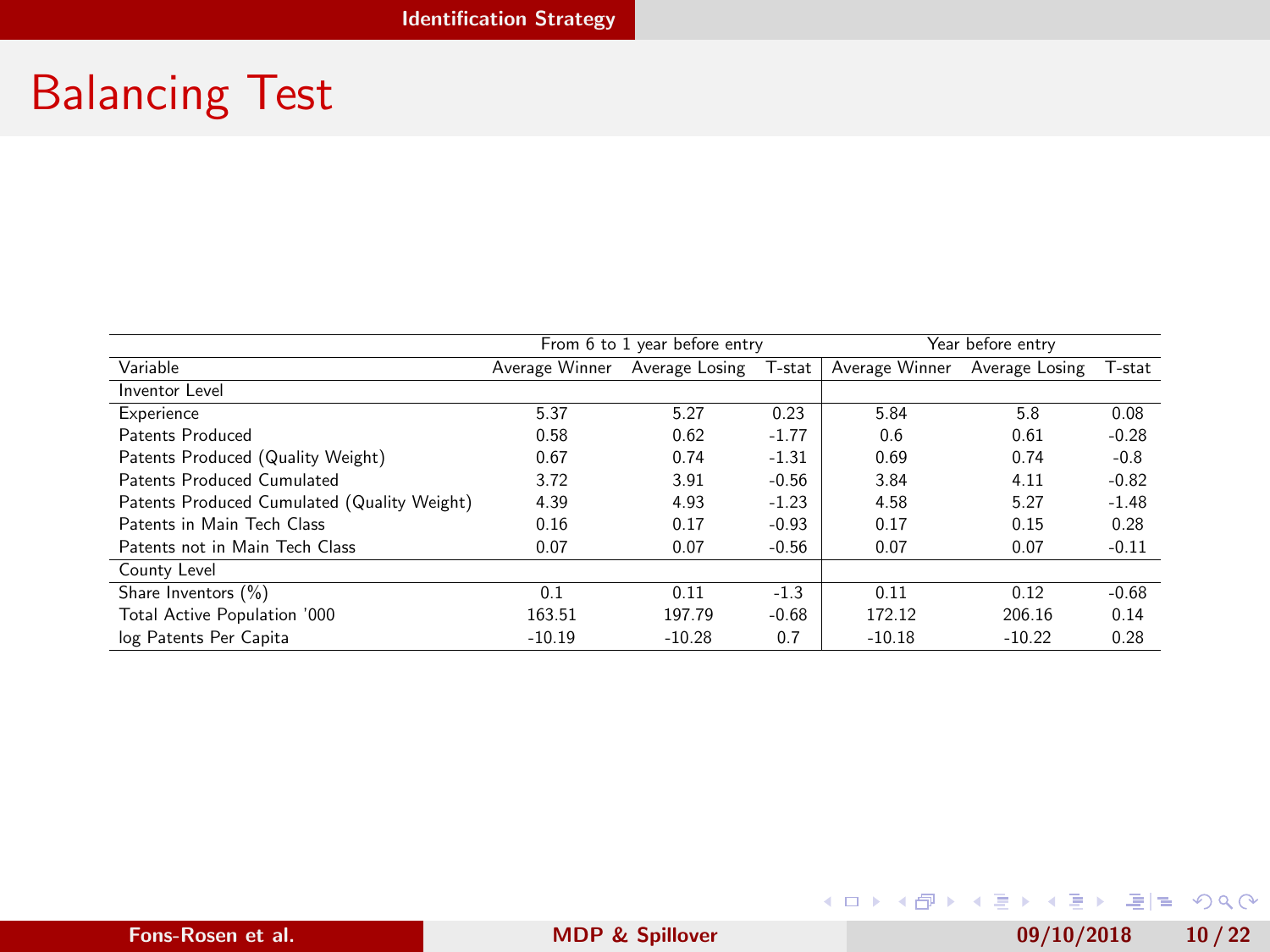#### [Data](#page-17-0)

### <span id="page-17-0"></span>Data: Locations

- Cases from "The Million Dollar Plant" articles (Site Selection Journal)
- Cases in years 1982-1993.
- Out of 82 cases available, we identify 49 usable cases.
- **Restriction criteria:** 
	- Restrict to Manufacturing and Services firms.
	- Entering firm must have produced at least one patent before entry decision.
	- Opening of the plant confirmed.
	- In 14 cases opening did not take place or unconfirmed. Used as Placebo.
- **•** Final sample includes 50 winning and 80 lo[sin](#page-16-0)[g l](#page-18-0)[o](#page-16-0)[ca](#page-17-0)[ti](#page-18-0)o[n](#page-17-0)[s](#page-18-0)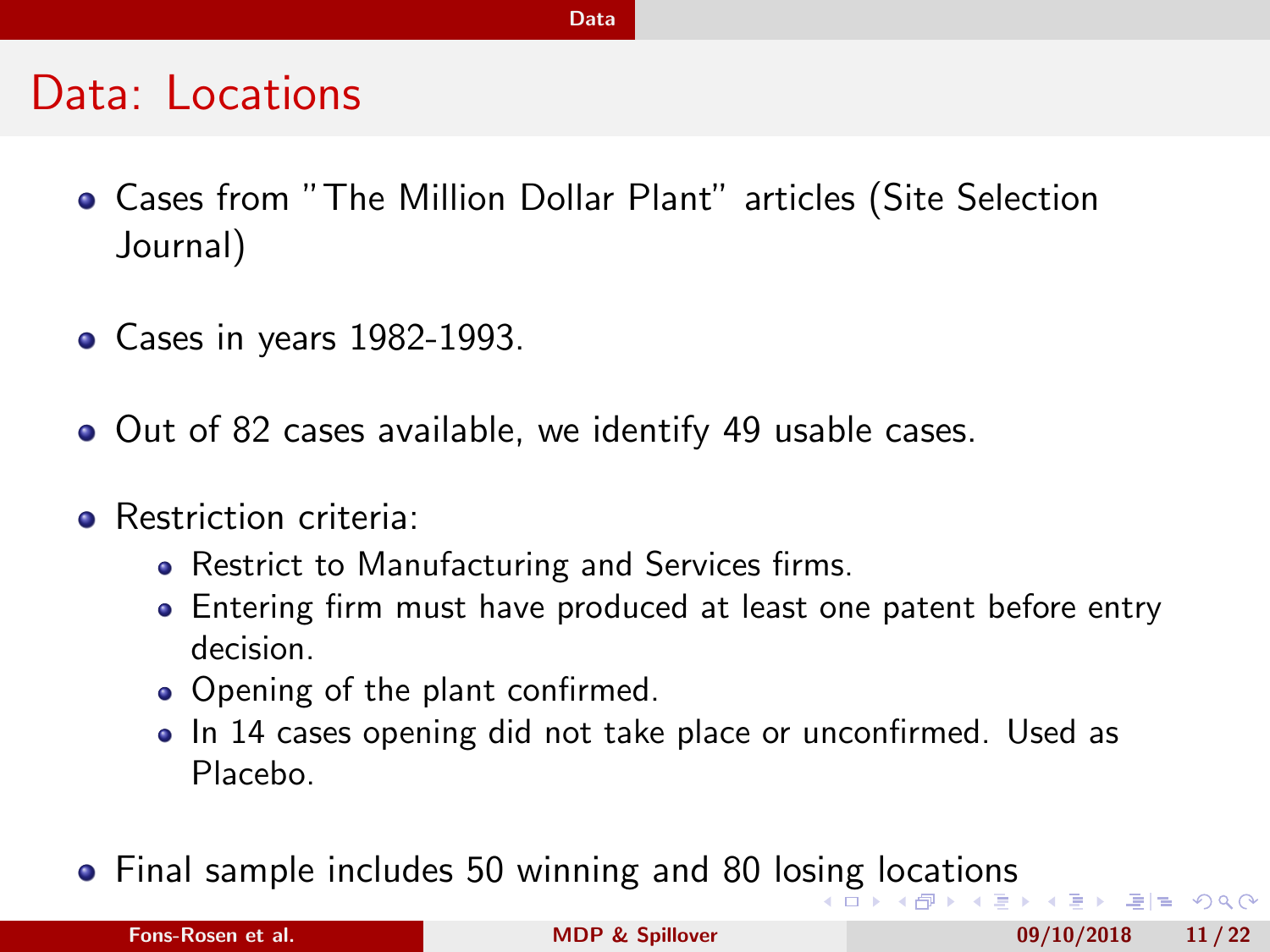### <span id="page-18-0"></span>Data: Patent and Inventors

- <span id="page-18-1"></span>U.S. Patent and Trademark Office data (USPTO)
- **Patents** 
	- Data: application year, class, citations, name & location of inventors (zip), assignee name, etc.
	- Patents assigned to counties based on location of inventors.
	- Classified in 8 main technology classes [list](#page-29-0).
- **o** Inventors
	- Homonimy, mispelling, etc.  $\rightarrow$  Disambiguation by Li et al. (2014).
	- Classification based on location before entry announcement of MDP. (endogeneity concern)
- Patent Citation: advantages and disadvantages. Lower bound of knowledge flows.

K ロ ▶ K 何 ▶ K ヨ ▶ K ヨ ▶ - ヨ 出 | 9 Q (^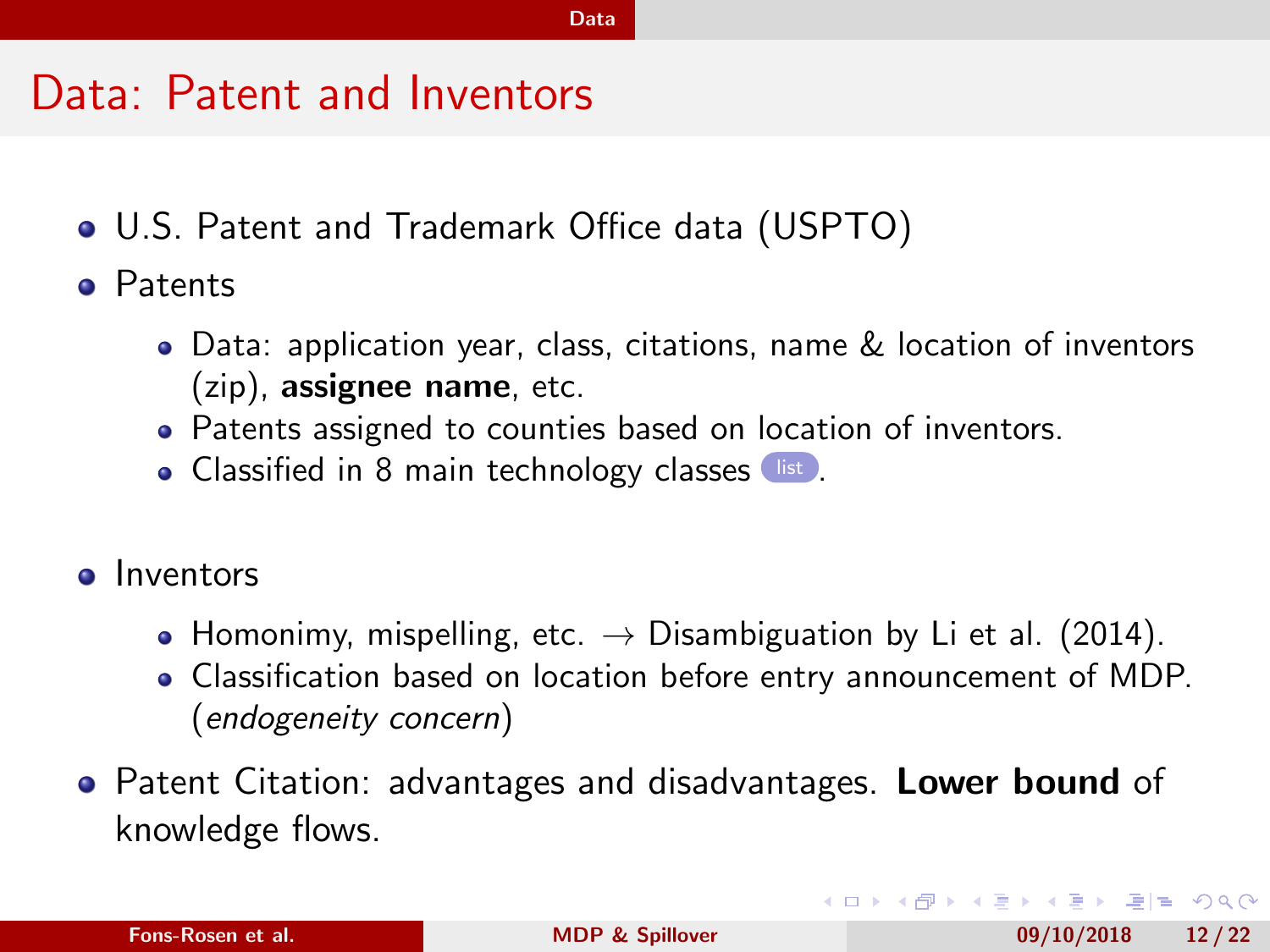# <span id="page-19-0"></span>Empirical Specification

Treatment group: Winning counties; Control group: Losing counties

$$
C_{pcft} = \alpha + \beta_1 Post_{ct} + \beta_2 \text{Winner}_{cf} + \beta_3 \text{Winner}_{cf} \text{XPost}_{ct} ++ \delta X_{pct} + \gamma Z_{fct} + \eta_c + \theta_f + \lambda_t + \mu_{pfc} + \varepsilon_{icft}
$$

- $\bullet$   $C_{pclt}$ : number of application for patents by inventor *i* in case *c*, county *f* and in year t.
- $\bullet$  WinnerclXPost<sub>tc</sub>: classic diff-in-diff term.
- Standard errors clustered at county-case level.
- $\bullet$  Time span:  $-6;+8$ .

K ロ ▶ K 何 ▶ K ヨ ▶ K ヨ ▶ - ヨ 出 | 9 Q (^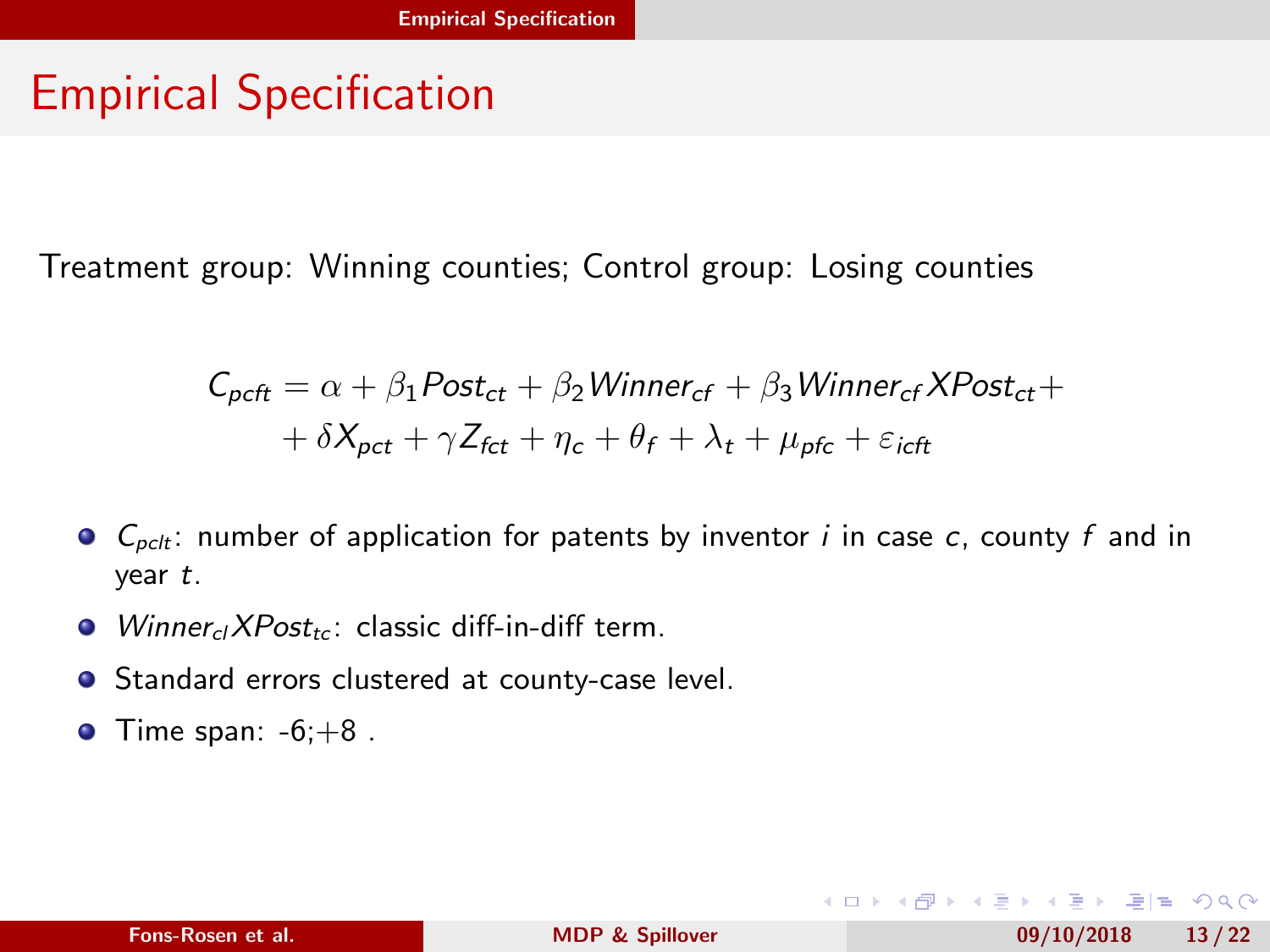### <span id="page-20-0"></span>Does Geographic Proximity Promote Knowledge Diffusion?

**∢ ロ ▶ ( 伊 )** 

→ 画 -41 重  $\mathbf{p}$ 

 $E|E| \leq 0.00$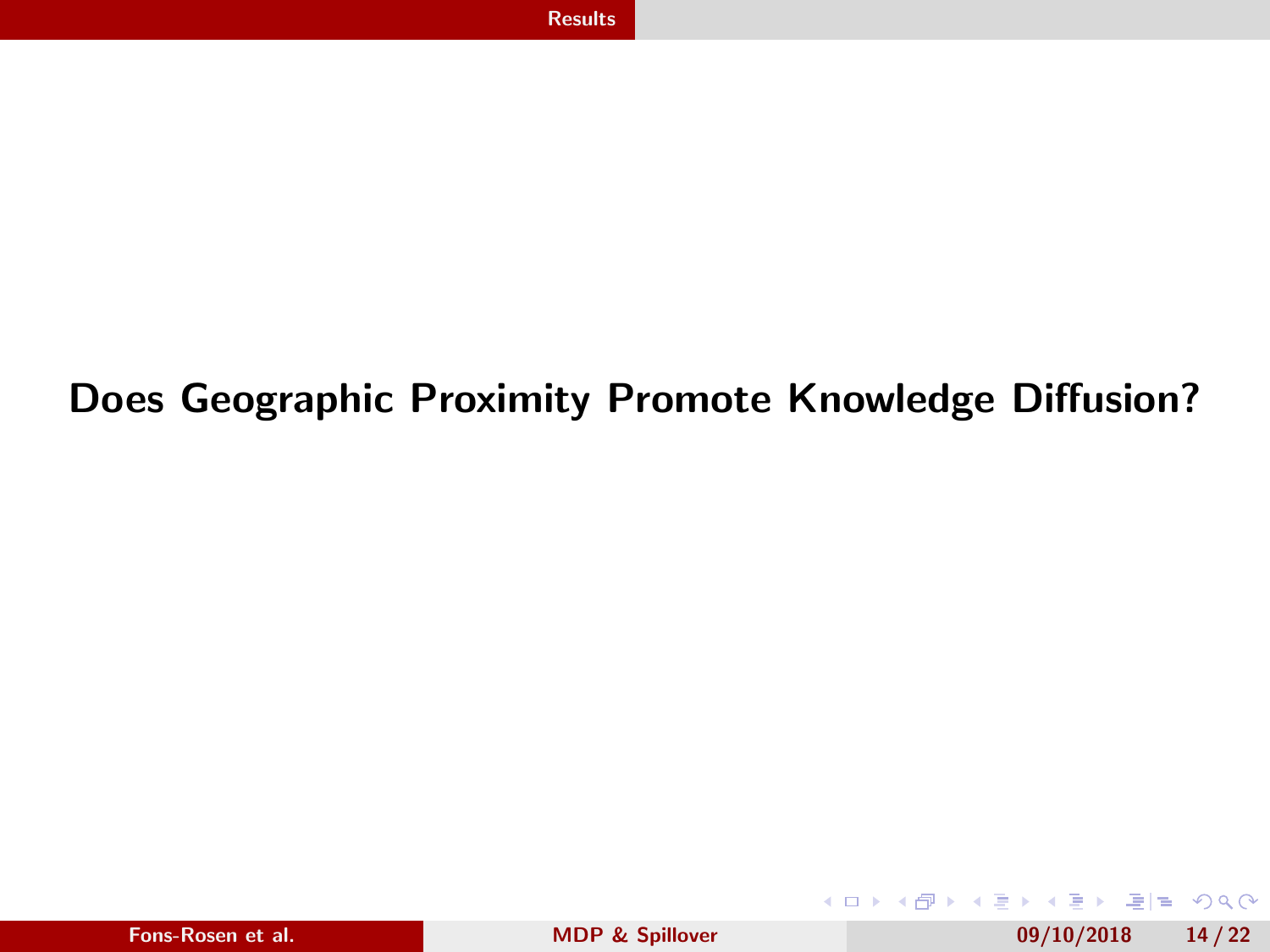# <span id="page-21-0"></span>Result - Citations

|                          | (1)        | (2)        | (3)         | (4)         | (5)        |
|--------------------------|------------|------------|-------------|-------------|------------|
| VARIABLES                | <b>OLS</b> | <b>OLS</b> | <b>OLS</b>  | <b>OLS</b>  | OLS        |
|                          |            |            |             |             |            |
| Winner                   | 0.000      | 0.001      | $-0.341***$ | $-0.388***$ |            |
|                          |            |            |             |             |            |
|                          | (0.193)    | (0.220)    | (0.103)     | (0.116)     |            |
| Post Announcement        | 0.171      | 0.177      | $-0.258**$  |             | $-0.218*$  |
|                          | (0.109)    | (0.310)    | (0.115)     |             | (0.110)    |
| WinnerXPost Announcement | $0.444***$ | $0.532***$ | $0.505***$  | $0.565***$  | $0.426***$ |
|                          | (0.143)    | (0.157)    | (0.157)     | (0.180)     | (0.138)    |
| log(ActivePopulation)    |            | $0.597***$ | 0.500       | 0.750       | 0.584      |
|                          |            | (0.167)    | (0.540)     | (0.901)     | (0.559)    |
| Other citations          |            | $0.624***$ | $0.620***$  | $0.618***$  | $0.472***$ |
|                          |            | (0.152)    | (0.153)     | (0.153)     | (0.118)    |
| Observations             | 2,468,374  | 2,468,374  | 2,468,374   | 2,468,374   | 2,468,374  |
|                          | 0.000      | 0.003      | 0.006       | 0.008       | 0.129      |
| R-squared                |            |            |             |             |            |
| Year FE                  | N          | Υ          | Υ           | Υ           | Υ          |
| Year since Patent        | N          | Υ          | Υ           | Υ           | Υ          |
| County FE                | N          | N          | Υ           | Υ           | Υ          |
| Case FE                  | N          | N          | Υ           | Υ           | Υ          |
| YearXCase FE             | N          | N          | N           | Υ           | N          |
| PatentXCountyXCase FE    | Ν          | N          | N           | N           | Υ          |

Fons-Rosen et al. [MDP & Spillover](#page-0-0) 09/10/2018 15/22

K ロ ▶ K @ ▶ K ミ ▶ K ミ ▶ [로]로 19 Q @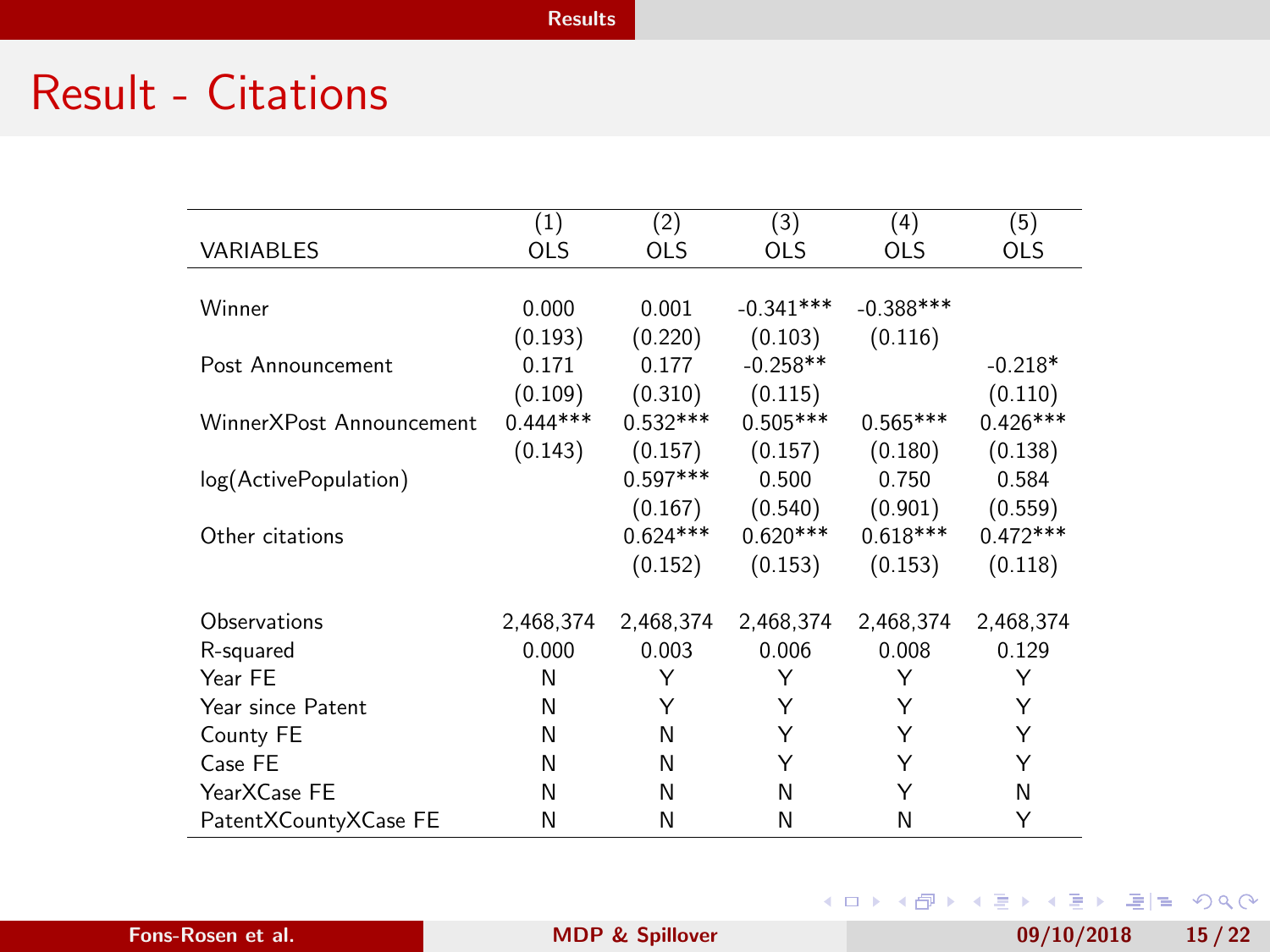[Results](#page-20-0)

# Timing



(ロ) (個) (目) (ミ) (目) 目目 のQ (V Fons-Rosen et al. **[MDP & Spillover](#page-0-0)** 09/10/2018 16/22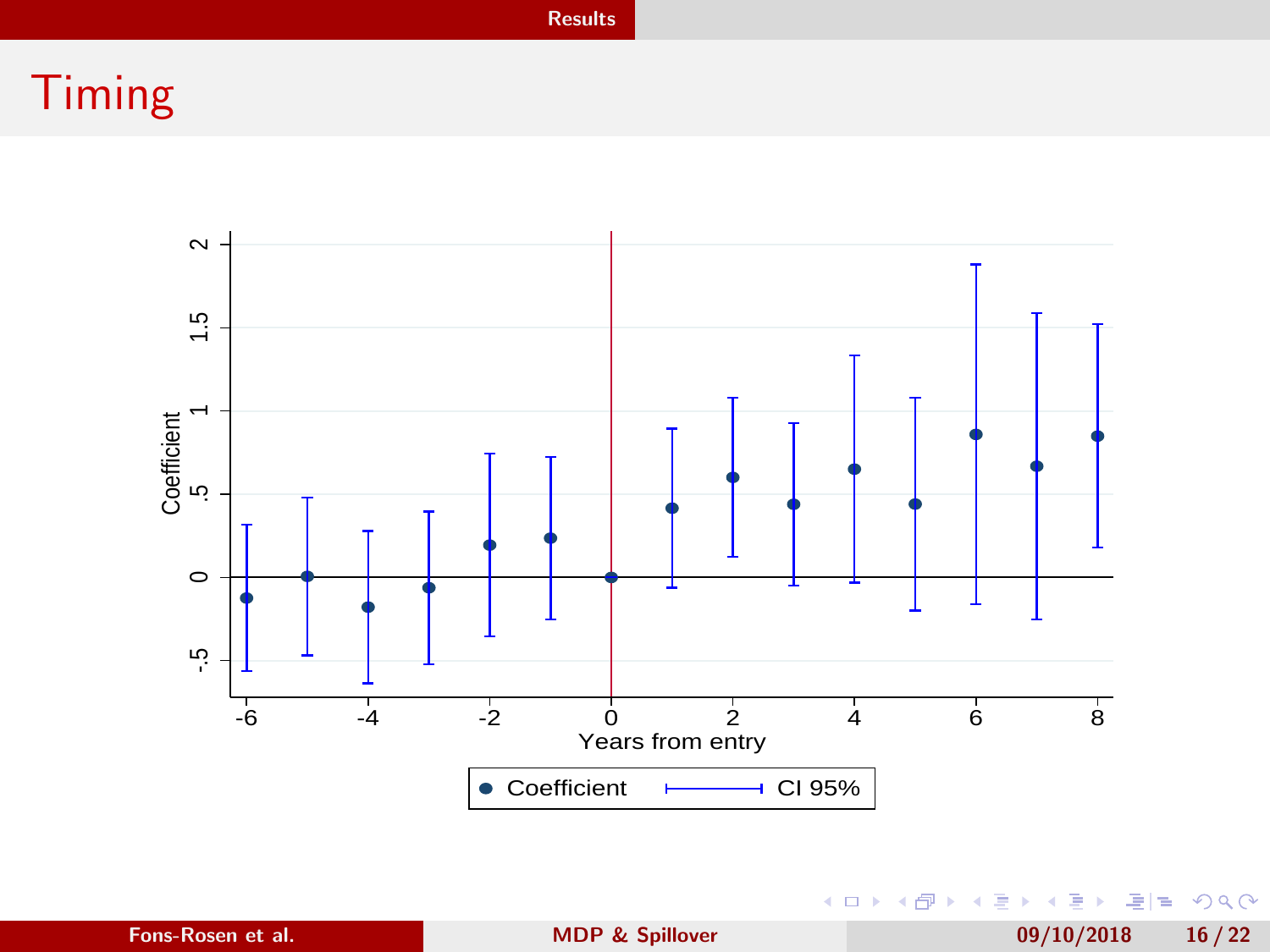### **Robustness**

<span id="page-23-0"></span>Robustness:

- Number of citations: Linear and Poisson [Table](#page-30-0)
- **Citations to MDP: patents and citations** [Table](#page-32-0)
- **Opening** [Table](#page-34-0)
- **Placebo** [Table](#page-35-0)
- Number of losing counties [Table](#page-33-0)
- Exclusion of single cases [Table](#page-36-0)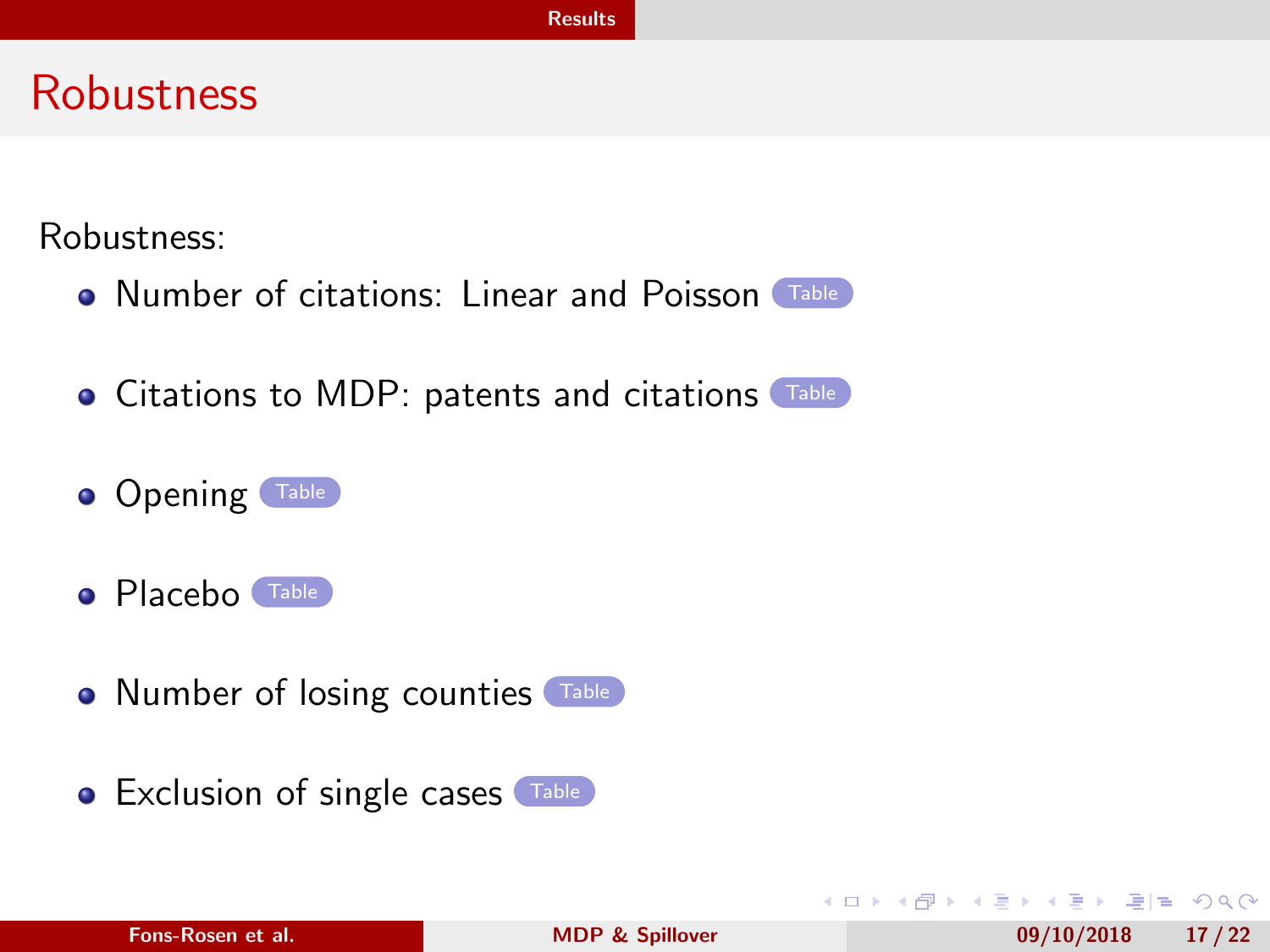# **Heterogeneity**

<span id="page-24-0"></span>Heterogeneity

- Patent:
	- More recent patents [Table](#page-37-0)
	- Top decile in terms of citations [Table](#page-38-0)
	- Citations mostly from the same tech class [Table](#page-43-0)
	- Driven by patents never cited before in the winning county
- **•** Firm and County:
	- Effect stronger for more innovative MDP. [Table](#page-40-0)
	- Stronger for Services (Telecommunication). [Table](#page-41-0)
	- More innovative winning counties benefit more. [Table](#page-42-0)

Channel:

• Mobility of Inventors explains part of the effect [Table](#page-44-0)

кор княт к∃т к∃т та коро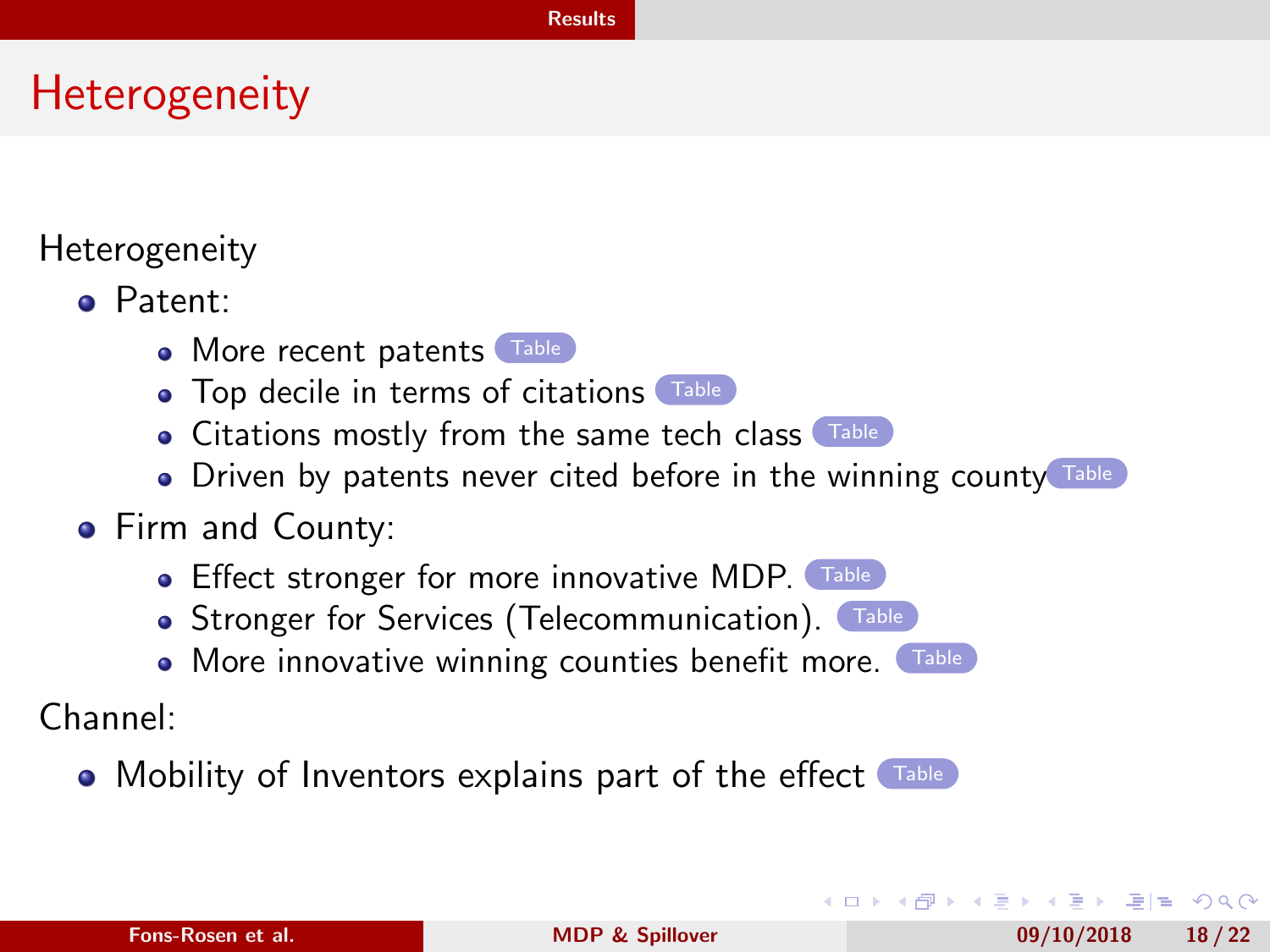### <span id="page-25-0"></span>Does Geographic Proximity Promote Knowledge Production?

|  |  | Fons-Rosen et al. |  |  |
|--|--|-------------------|--|--|
|--|--|-------------------|--|--|

For  $\frac{69}{10/2018}$  19/22

**∢ ロ ▶ ( 伊 )**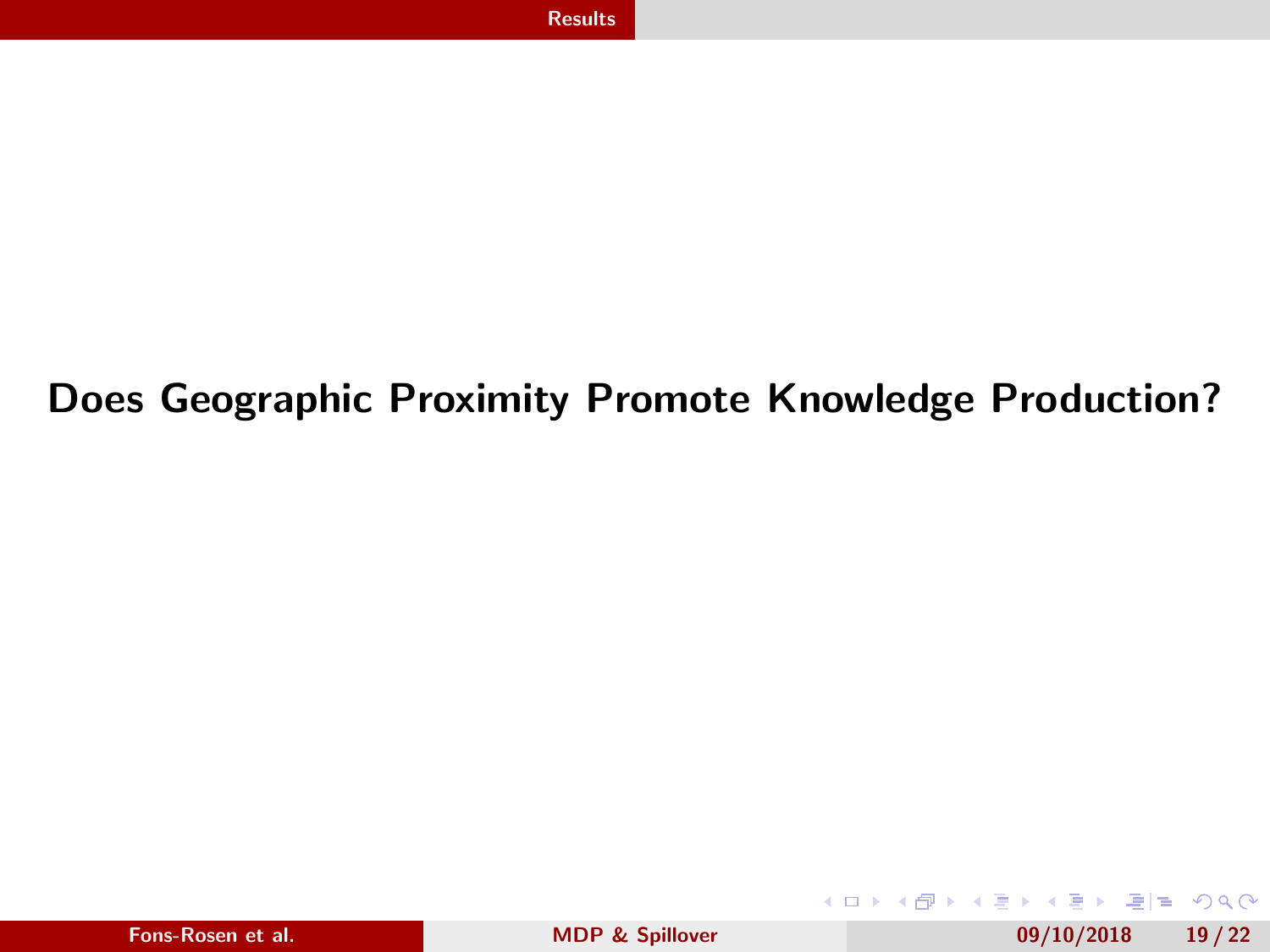### Result - Patents at County Level [Other](#page-46-0)

| <b>VARIABLES</b>         | (1)            | (2)            | (3)            | (4)        | (5)        | (6)<br>Log |
|--------------------------|----------------|----------------|----------------|------------|------------|------------|
| Winner                   | $-0.128*$      | $-0.133*$      | $-0.132$       | $0.135***$ |            |            |
|                          | (0.074)        | (0.074)        | (0.095)        | (0.033)    |            |            |
| Post                     | $0.259***$     | $-0.069$       | $-0.022$       |            |            |            |
|                          | (0.040)        | (0.082)        | (0.022)        |            |            |            |
| WinnerXPost Announcement | $-0.009$       | $-0.011$       | $-0.012$       | 0.003      | 0.003      | $-0.007$   |
|                          | (0.051)        | (0.047)        | (0.047)        | (0.055)    | (0.055)    | (0.049)    |
| Observations             | 1,950          | 1,950          | 1,950          | 1,950      | 1,950      | 1,950      |
| Year FE                  | <b>NO</b>      | <b>YES</b>     | <b>YES</b>     | <b>YES</b> | <b>YES</b> | <b>YES</b> |
| Case FE                  | <b>NO</b>      | NO.            | <b>YES</b>     | <b>YES</b> | <b>YES</b> | <b>YES</b> |
| Fips FE                  | <b>NO</b>      | N <sub>O</sub> | N <sub>O</sub> | <b>YES</b> | <b>YES</b> | <b>YES</b> |
| Case-Year FE             | <b>NO</b>      | NO.            | N <sub>O</sub> | <b>YES</b> | <b>YES</b> | <b>YES</b> |
| Case-Fips FE             | N <sub>O</sub> | N <sub>O</sub> | NO.            | <b>NO</b>  | <b>YES</b> | <b>YES</b> |

Fons-Rosen et al. **[MDP & Spillover](#page-0-0)** 199/10/2018 20/22

K ロ ▶ K @ ▶ K 글 ▶ K 글 ▶ [로] = 19 Q @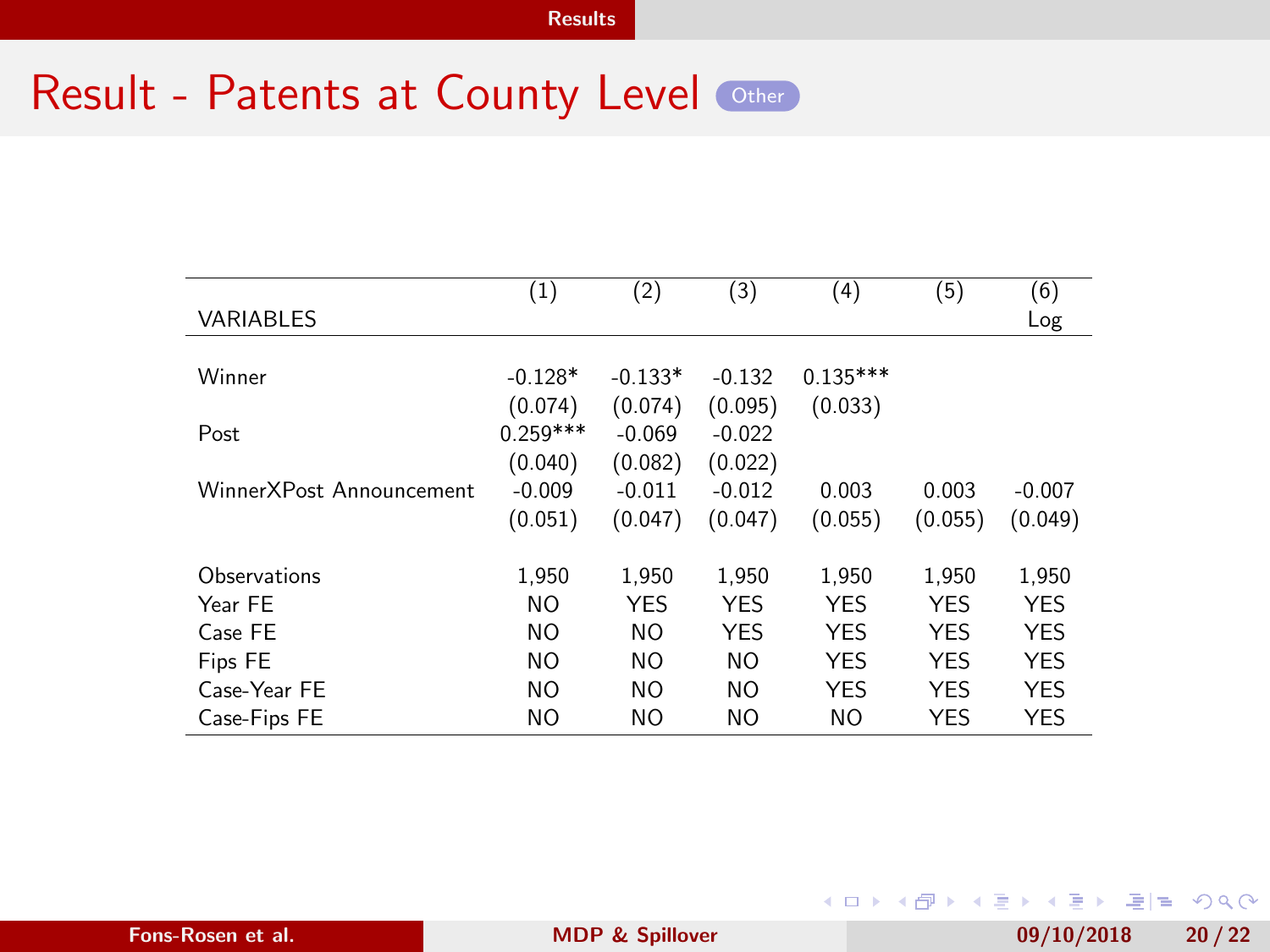# Result - Inventors: Stayers



 $\leftarrow$   $\Box$   $\rightarrow$ 

→●●  $\sim$ 一 三  $\sim$ 一心語

**B Fons-Rosen et al.** [MDP & Spillover](#page-0-0) 09/10/2018 21/22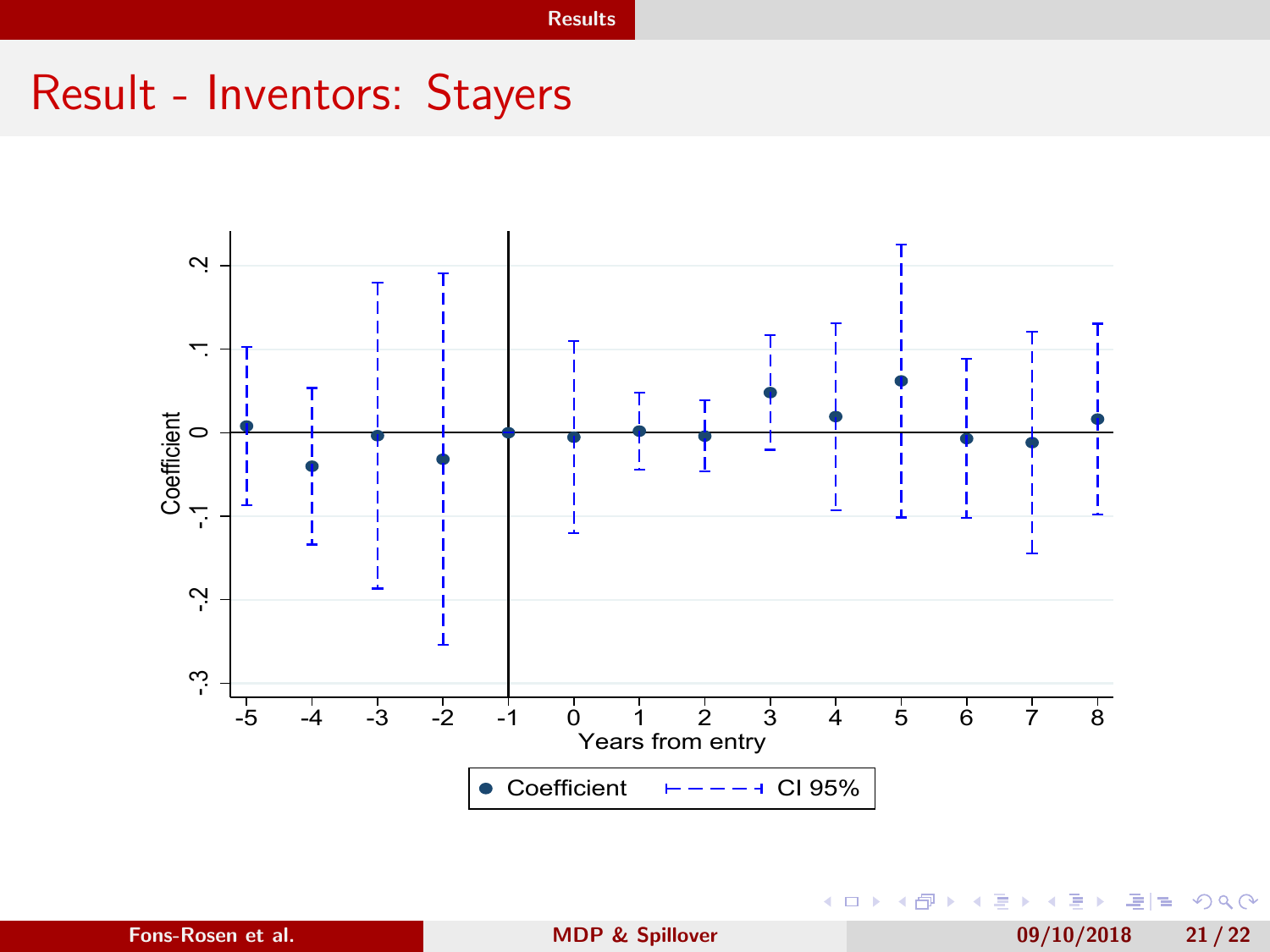# <span id="page-28-0"></span>**Conclusions**

- Winner-Runner up identification strategy for knowledge diffusion.
- We find strong effects of firm entry on patent citation  $(+70\%)$ probability).
- No effects on aggregate patenting and on patenting by stayers.
- For the future. Look more closely at inventors: compositional effects

кор княт к∃т к∃т та коро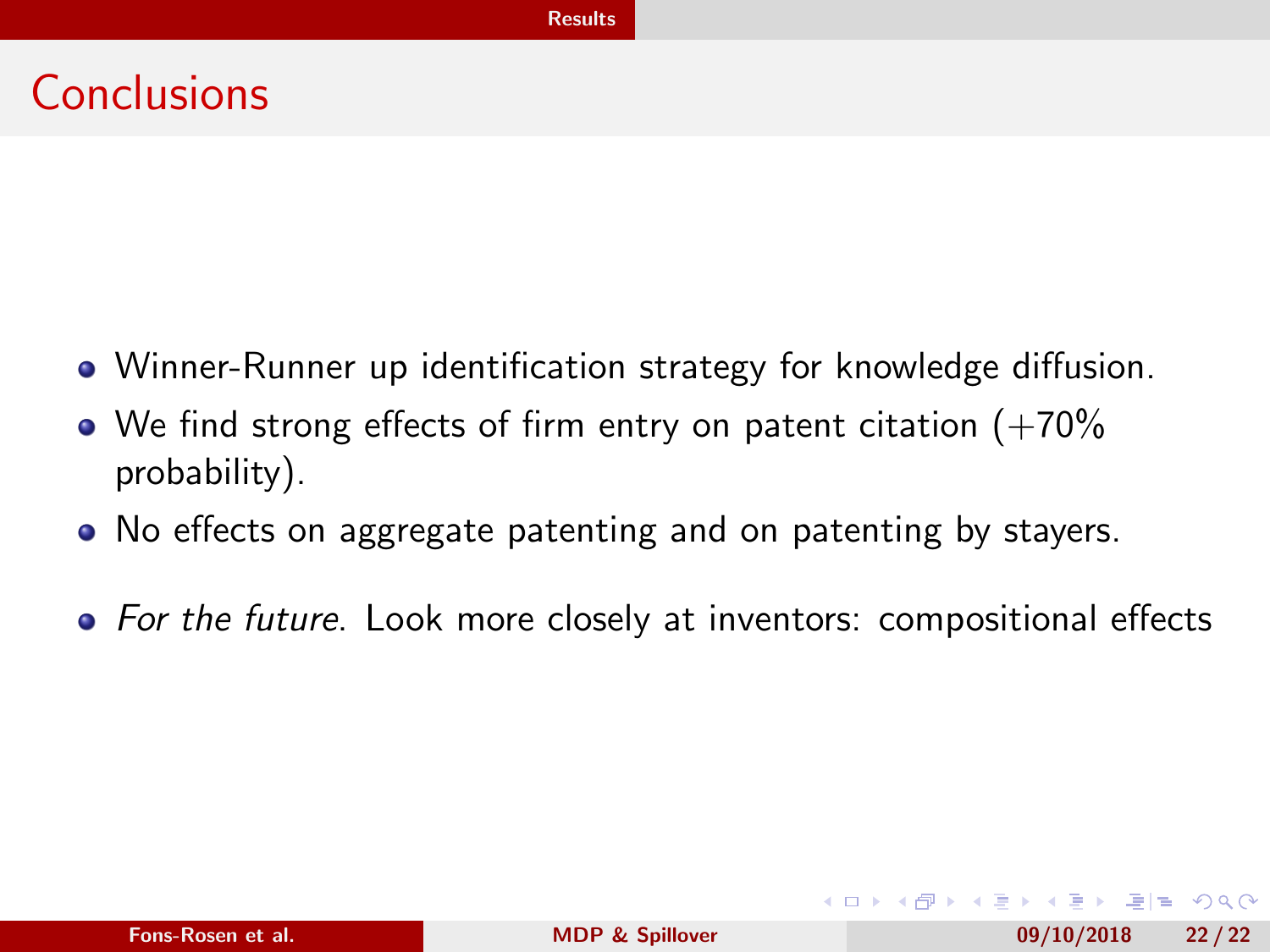<span id="page-29-0"></span>Technology Classes:

- **•** Biotechnology
- **•** Chemicals
- **•** Communications
- **•** Software
- **•** Mechanical Engineering
- **•** Semiconductors
- **•** Transportation



**◆ ロ ▶ → 伊** 

B. K. K  $\equiv$ **B**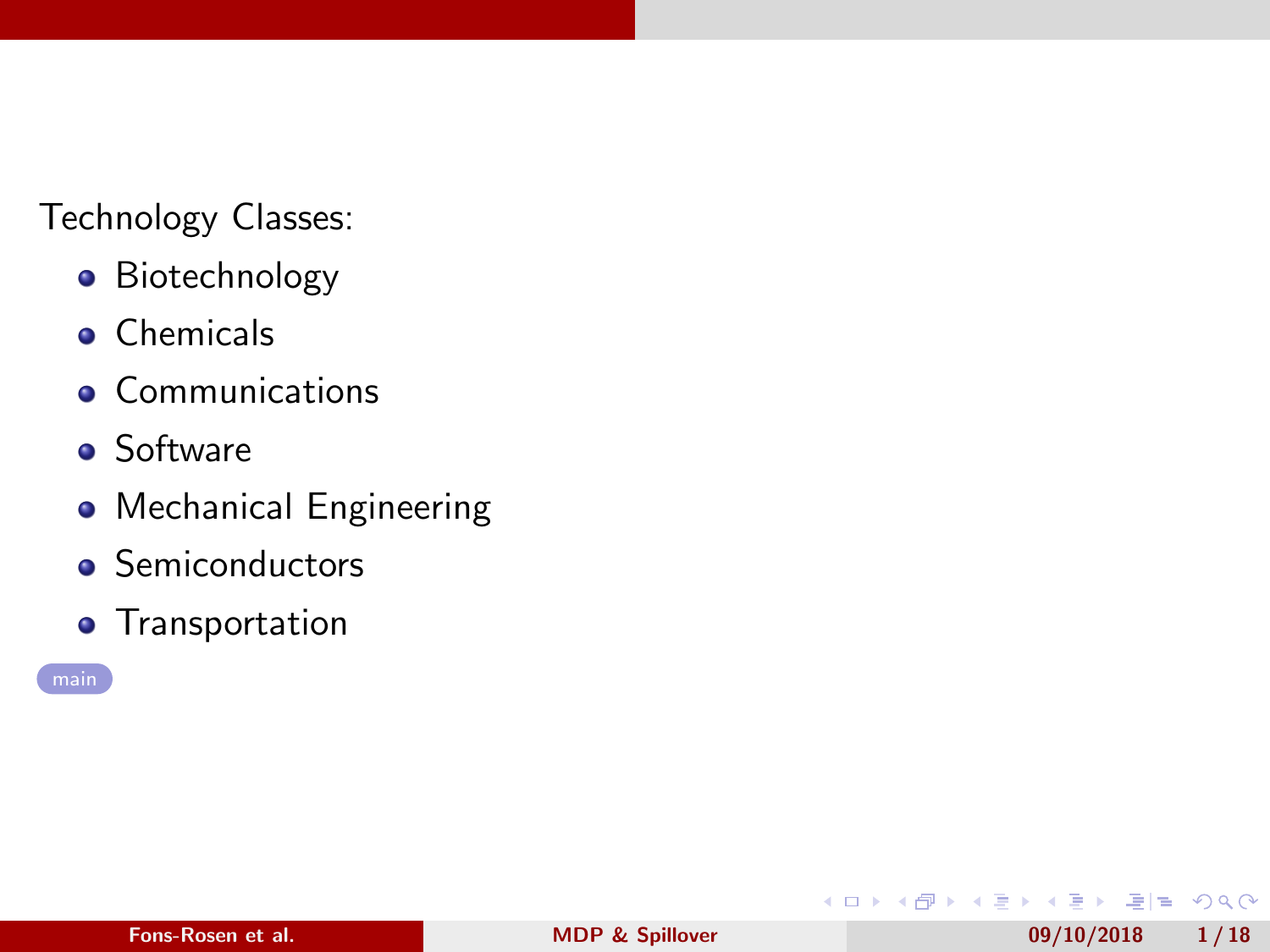<span id="page-30-0"></span>

|                          | (1)        | (2)        | (3)         | (4)         | (5)         | (6)              |
|--------------------------|------------|------------|-------------|-------------|-------------|------------------|
| VARIABLES                | <b>OLS</b> | <b>OLS</b> | <b>OLS</b>  | <b>OLS</b>  | <b>OLS</b>  | Not Cited Before |
|                          |            |            |             |             |             |                  |
| Winner                   | 0.001      | 0.002      | $-0.762***$ | $-0.830***$ | $-0.762***$ |                  |
|                          | (0.199)    | (0.248)    | (0.144)     | (0.148)     | (0.144)     |                  |
| Post Announcement        | $0.260*$   | 0.186      | $-0.371**$  |             | $-0.371**$  | $-0.312$         |
|                          | (0.140)    | (0.362)    | (0.160)     |             | (0.160)     | (0.211)          |
| WinnerXPost Announcement | $0.626***$ | $0.732***$ | $0.709***$  | $0.807***$  | $0.709***$  | $0.558***$       |
|                          | (0.211)    | (0.225)    | (0.234)     | (0.237)     | (0.234)     | (0.213)          |
| log(ActivePopulation)    |            | $0.702***$ | 0.507       | 0.664       | 0.507       | 0.822            |
|                          |            | (0.190)    | (0.860)     | (1.891)     | (0.860)     | (0.823)          |
| Other citations          |            | $1.051***$ | $1.052***$  | $1.050***$  | $1.052***$  | $0.760***$       |
|                          |            | (0.324)    | (0.329)     | (0.362)     | (0.329)     | (0.209)          |
| Observations             | 2.468.374  | 2.468.374  | 2.468.374   | 2.468.374   | 2,468,374   | 2,468,374        |
| Year FE                  | N          | Υ          | Υ           | Υ           | Υ           | Υ                |
| Year since Patent        | N          | Υ          | Υ           | Υ           | Υ           | Υ                |
| County FE                | N          | N          | Υ           | Υ           | Υ           | Υ                |
| Case FF                  | N          | N          | Υ           | Υ           | Υ           | Υ                |
| YearXCase FE             | N          | N          | N           | Y           | N           | N                |
| PatentXCountyXCase FE    | Ν          | N          | N           | N           | Υ           | Υ                |

Fons-Rosen et al. **[MDP & Spillover](#page-0-0)** 09/10/2018 2/18

K ロ ▶ K 御 ▶ K 重 ▶ K 重 ▶ [ 重] 由 19 Q Q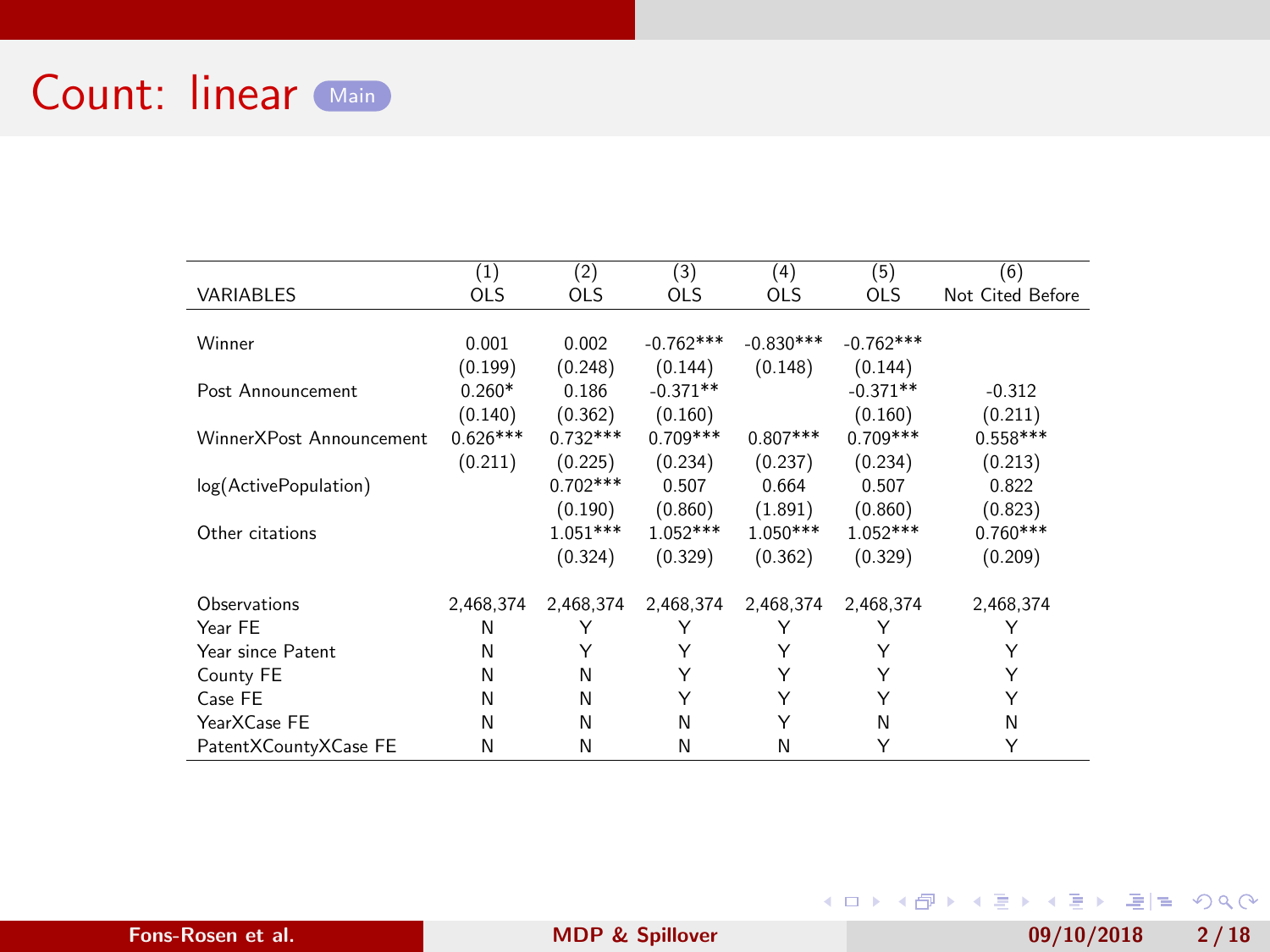### Count: Poisson [Main](#page-23-0)

|                          | (1)        | (2)          | (3)          | (4)         | (5)          |
|--------------------------|------------|--------------|--------------|-------------|--------------|
|                          |            |              |              |             |              |
| Winner                   | 0.12393    | 0.19279      | $-4.99295**$ | $-0.76943$  | $-5.51540**$ |
|                          | (0.48343)  | (0.32628)    | (2.11066)    | (0.87415)   | (2.67200)    |
| Post                     | $0.41991*$ | 0.38338      | $-0.23389$   | 0.59897     | $-0.20987$   |
|                          | (0.25422)  | (0.49148)    | (0.25085)    | (0.47584)   | (0.25184)    |
| WinnerXPost Announcement | 0.57199*   | 0.28121      | $0.35967**$  | $0.41355**$ | $0.32233**$  |
|                          | (0.31475)  | (0.26350)    | (0.14054)    | (0.17468)   | (0.15909)    |
| log(ActivePopulation)    |            | 1.09417***   | 2.74892**    | 0.43063     | 2.52122**    |
|                          |            | (0.18343)    | (1.09391)    | (0.93048)   | (1.20151)    |
| Other citations          |            | $0.10843***$ | 0.09966***   | 0.09854 *** | 0.08389 ***  |
|                          |            | (0.01026)    | (0.00739)    | (0.00891)   | (0.02774)    |
|                          |            |              |              |             |              |
| Year FE                  | N          | Υ            | Υ            | Υ           | Υ            |
| Year since Patent        | N          | Υ            | Υ            | Υ           | Υ            |
| County FE                | N          | N            | Υ            | Υ           | Υ            |
| Case FF                  | N          | N            | Υ            | Υ           | Υ            |
| Tech FE                  | N          | N            | Υ            | Υ           | Υ            |
| YearXCase FE             | N          | N            | N            | Υ           | N            |
| PatentXFipsXCase FE      | N          | N            | N            | N           | Υ            |
| Observations             | 2,505,649  | 2,491,939    | 1,856,024    | 1,310,870   | 14,407       |

Fons-Rosen et al. [MDP & Spillover](#page-0-0) 09/10/2018 3/18

K ロ ▶ K 御 ▶ K 重 ▶ K 重 ▶ [ 重] 由 19 Q Q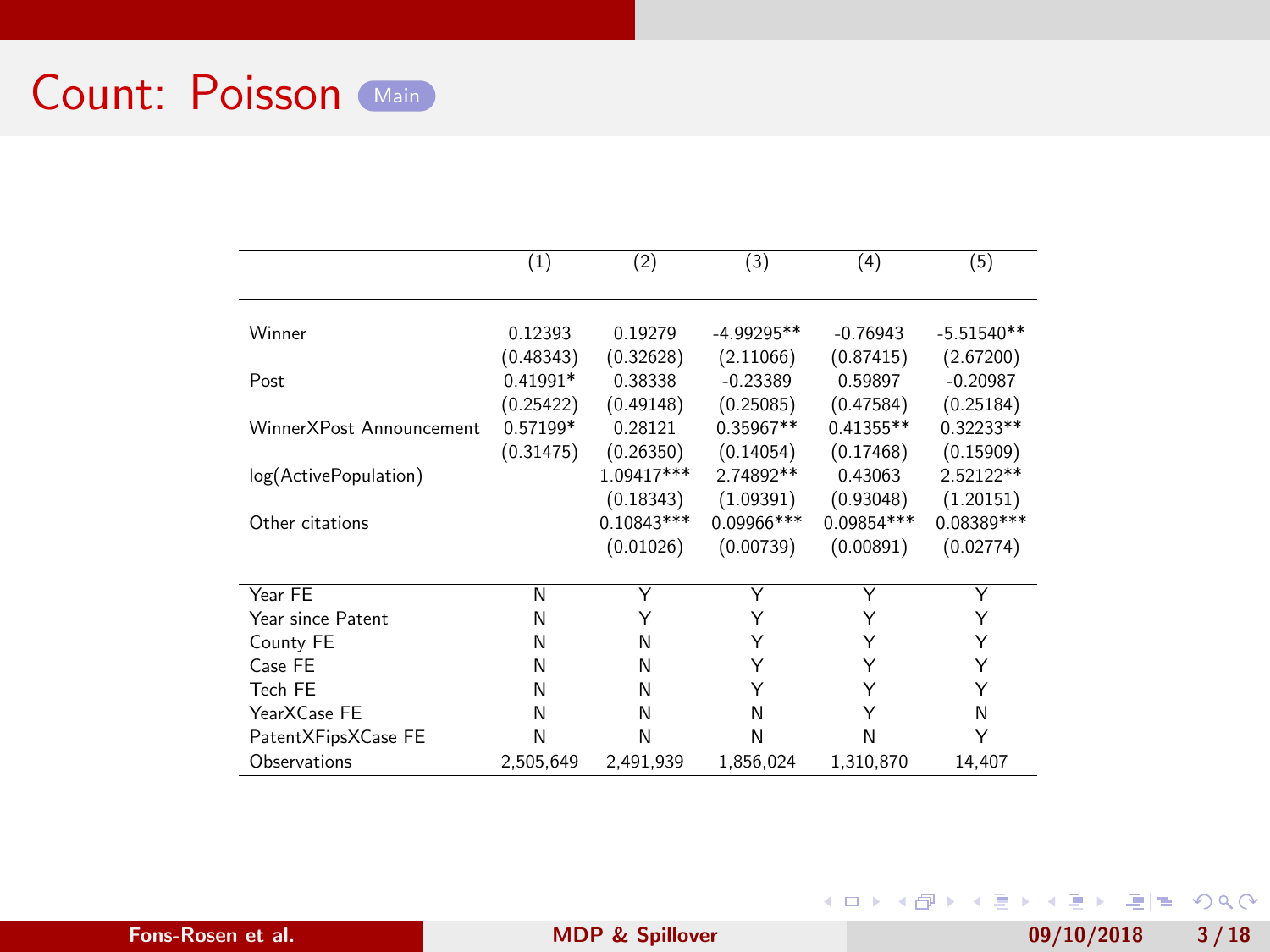<span id="page-32-0"></span>

|                            | (1)        | (2)        | (3)        | (4)              | (5)        | (6)                 |
|----------------------------|------------|------------|------------|------------------|------------|---------------------|
| VARIABLES                  |            |            |            | Dummies - coarse | Dummies    | Dummies - citations |
|                            |            |            |            |                  |            |                     |
| Post Announcement          | $-0.218$   | $-0.216$   | $-0.144$   | $-0.221$         | $-0.104$   | $-0.252$            |
|                            | (0.158)    | (0.155)    | (0.141)    | (0.158)          | (0.103)    | (0.205)             |
| WinnerXPost Announcement   | $0.426***$ | $0.422***$ | $0.329**$  | $0.426***$       | $0.208**$  | $0.358*$            |
|                            | (0.156)    | (0.152)    | (0.153)    | (0.155)          | (0.091)    | (0.206)             |
| log(ActivePopulation)      | 0.584      | 0.275      | 0.645      | 0.588            | 0.298      | $0.815**$           |
|                            | (0.572)    | (0.574)    | (0.533)    | (0.574)          | (0.401)    | (0.377)             |
| Other citations            | $0.472***$ | $0.472***$ | $0.473***$ | $0.472***$       | $0.469***$ | $0.467***$          |
|                            | (0.119)    | (0.118)    | (0.119)    | (0.119)          | (0.117)    | (0.117)             |
| Log Total Patents (no MDP) |            | $0.205***$ |            |                  |            |                     |
|                            |            | (0.058)    |            |                  |            |                     |
| Total Patents (no MDP)     |            |            | $0.002***$ |                  |            |                     |
|                            |            |            | (0.001)    |                  |            |                     |
| Observations               | 2,468,374  | 2,468,374  | 2,468,374  | 2,468,374        | 2,468,374  | 2,468,374           |
| Year FE                    | Υ          | Υ          | Υ          | Υ                | Υ          | Υ                   |
| Year since Patent          | Υ          | Υ          | Υ          | Y                | Υ          | Υ                   |
| County FE                  | Υ          | Υ          | Υ          | Υ                | Υ          | Υ                   |
| Case FE                    | Υ          | Y          | Y          | Υ                | Υ          | Υ                   |
| YearXCase FE               | N          | N          | N          | N                | N          | N                   |
| PatentXCountyXCase FE      | Υ          | Y          | Υ          | Y                | Υ          | Υ                   |

Fons-Rosen et al. **[MDP & Spillover](#page-0-0)** 09/10/2018 4/18

K ロ ▶ K @ ▶ K ミ ▶ K ミ ▶ [로]로 19 Q @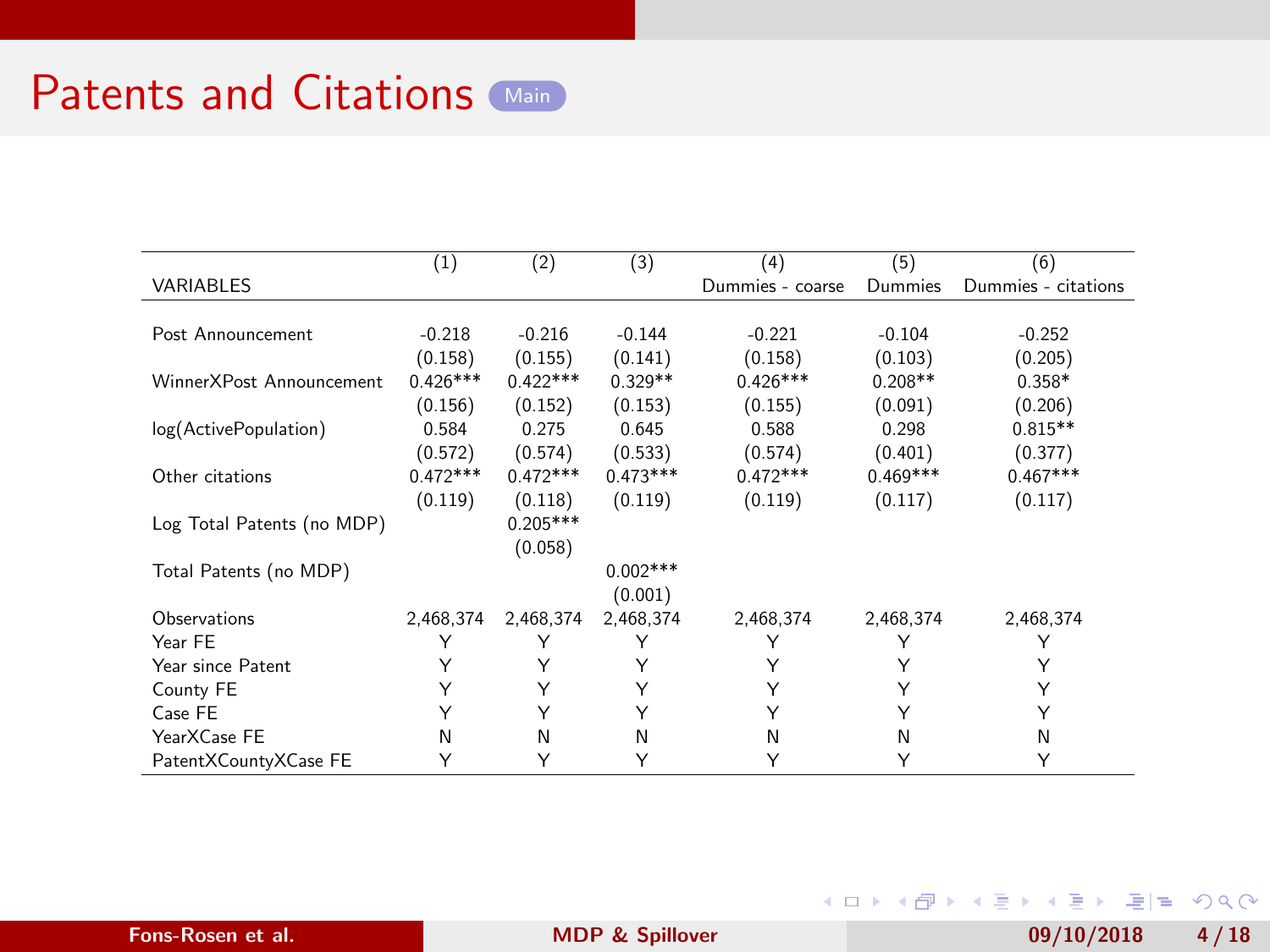<span id="page-33-0"></span>

|                          | (1)        | (2)           | (3)              |
|--------------------------|------------|---------------|------------------|
| VARIABLES                | Overall    | Only 1 losing | 2 or more losing |
| Post Announcement        | $-0.218*$  | $-0.254$      | $-0.345**$       |
|                          | (0.110)    | (0.227)       | (0.155)          |
| WinnerXPost Announcement | $0.426***$ | $0.496*$      | $0.466**$        |
|                          | (0.138)    | (0.276)       | (0.185)          |
| log(ActivePopulation)    | 0.584      | 0.158         | 0.626            |
|                          | (0.559)    | (0.603)       | (0.877)          |
| Other citations          | $0.472***$ | $0.443**$     | $0.483***$       |
|                          | (0.118)    | (0.179)       | (0.149)          |
| Observations             | 2,468,374  | 1,096,588     | 1,371,786        |
| Rescaled Coefficient     | .698       | 1.462         | .613             |
| Year FE                  | Υ          | Υ             | Υ                |
| Year since Patent        | Υ          | Υ             | Υ                |
| County FE                | Υ          | Υ             | Υ                |
| Case FE                  | Υ          | Υ             | Υ                |
| PatentXCountyXCase FE    |            | Υ             | Υ                |
| Number of cases          | 49         | 32            | 17               |

Fons-Rosen et al. **[MDP & Spillover](#page-0-0)** 1999/10/2018 5 / 18

K ロ ▶ K @ ▶ K ミ ▶ K ミ ▶ [로]로 19 Q @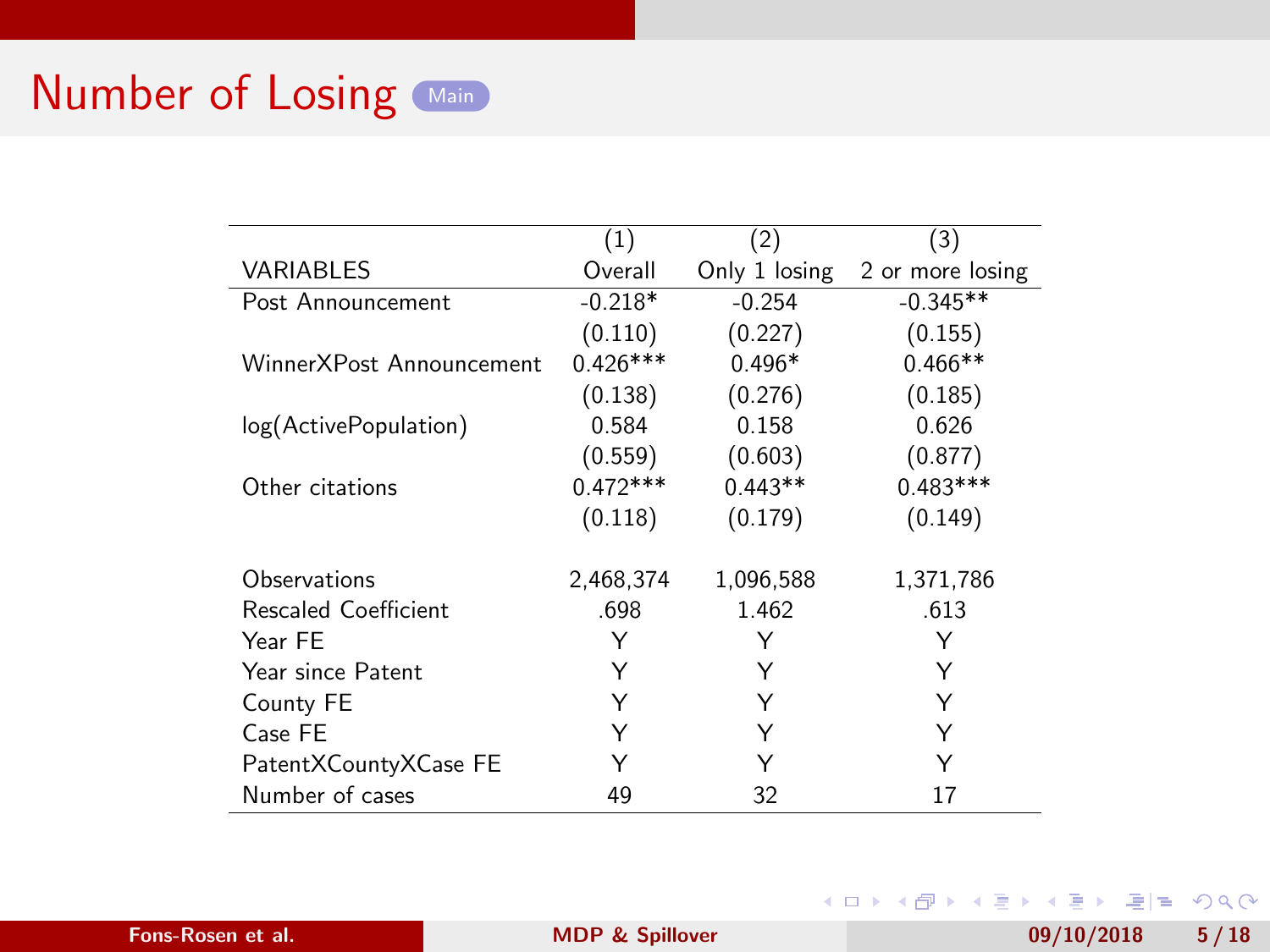<span id="page-34-0"></span>

|                          | (1)        | (2)        | (3)         | (4)         | (5)        |
|--------------------------|------------|------------|-------------|-------------|------------|
| <b>VARIABLES</b>         | <b>OLS</b> | <b>OLS</b> | <b>OLS</b>  | <b>OLS</b>  | <b>OLS</b> |
| Winner                   | 0.000      | 0.001      | $-0.345***$ | $-0.389***$ |            |
|                          | (0.193)    | (0.220)    | (0.107)     | (0.128)     |            |
| Post Announcement        | $-0.046$   | 0.171      | $-0.157$    |             | $-0.119$   |
|                          | (0.167)    | (0.245)    | (0.113)     |             | (0.114)    |
| WinnerXPost Announcement | 0.286      | 0.159      | 0.244       | 0.230       | 0.172      |
|                          | (0.220)    | (0.179)    | (0.180)     | (64.664)    | (0.185)    |
| Post opening             | 0.295      | 0.056      | $-0.178**$  |             | $-0.178**$ |
|                          | (0.181)    | (0.154)    | (0.079)     |             | (0.080)    |
| WinnerXPost opening      | 0.195      | $0.481*$   | $0.352*$    | $0.450*$    | 0.343      |
|                          | (0.264)    | (0.255)    | (0.203)     | (0.246)     | (0.209)    |
| log(ActivePopulation)    |            | $0.597***$ | 0.393       | 0.485       | 0.475      |
|                          |            | (0.165)    | (0.528)     | (0.848)     | (0.542)    |
| Other citations          |            | $0.625***$ | $0.620***$  | $0.618***$  | $0.472***$ |
|                          |            | (0.152)    | (0.153)     | (0.153)     | (0.118)    |
| Observations             | 2,468,374  | 2,468,374  | 2,468,374   | 2,468,374   | 2,468,374  |
| Year FE                  | N          | Υ          | Υ           | Υ           | Υ          |
| Year since Patent        | Ν          | Υ          | Υ           | Υ           | Υ          |
| County FE                | N          | N          | Υ           | Υ           | Υ          |
| Case FE                  | N          | N          | Υ           | Υ           | Υ          |
| YearXCase FE             | N          | N          | N           | Υ           | N          |
| PatentXCountyXCase FE    | N          | N          | N           | N           | Υ          |

K ロ ▶ K @ ▶ K 할 ▶ K 할 ▶ [ 할 게 ) 있어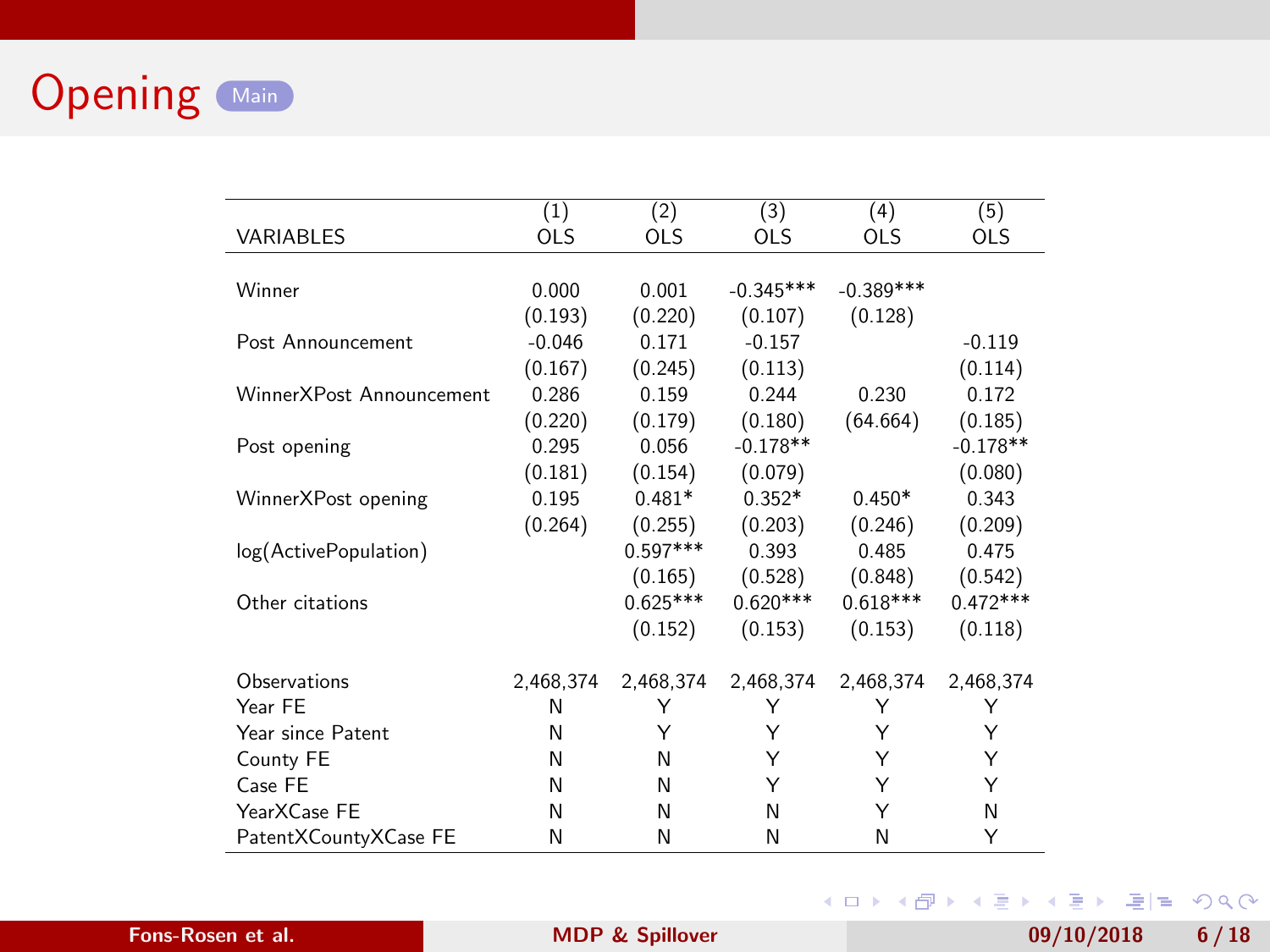<span id="page-35-0"></span>

|                          | (1)        | (2)        | (3)        | (4)        | (5)        |
|--------------------------|------------|------------|------------|------------|------------|
| VARIABLES                | <b>OLS</b> | <b>OLS</b> | <b>OLS</b> | <b>OLS</b> | <b>OLS</b> |
|                          |            |            |            |            |            |
| Winner                   | 2.178      | $3.956**$  |            |            |            |
|                          | (1.991)    | (1.799)    |            |            |            |
| Post Announcement        | 0.079      | $-0.522$   | $-0.257$   |            |            |
|                          | (0.196)    | (0.727)    | (0.269)    |            |            |
| WinnerXPost Announcement | 0.206      | 0.101      | $-0.007$   | $-0.035$   | $-0.018$   |
|                          | (0.305)    | (0.333)    | (0.295)    | (0.258)    | (0.252)    |
| log(ActivePopulation)    |            | $1.642**$  | 2.228      | 1.082      | 0.905      |
|                          |            | (0.570)    | (2.317)    | (1.534)    | (1.258)    |
| Other citations          |            | 2.286      | 2.204      | 2.196      | 1.721      |
|                          |            | (1.906)    | (1.908)    | (1.907)    | (1.458)    |
| Observations             | 321,809    | 321,809    | 321,809    | 321,809    | 321,809    |
| R-squared                | 0.001      | 0.009      | 0.013      | 0.014      | 0.137      |
| Year FE                  | N          | Υ          | Υ          | Υ          | Υ          |
| Year since Patent        | N          | Υ          | Υ          | Υ          | Υ          |
| County FE                | N          | N          | Υ          | Υ          | Υ          |
| Case FE                  | N          | N          | Υ          | Υ          | Υ          |
| YearXCase FE             | N          | N          | N          | Υ          | N          |
| PatentXCountyXCase FE    | N          | N          | N          | N          | Υ          |
|                          |            |            |            |            |            |

K ロ ▶ K 御 ▶ K 重 ▶ K 重 ▶ [ 重] 由 19 Q Q

Fons-Rosen et al. [MDP & Spillover](#page-0-0) 09/10/2018 7/18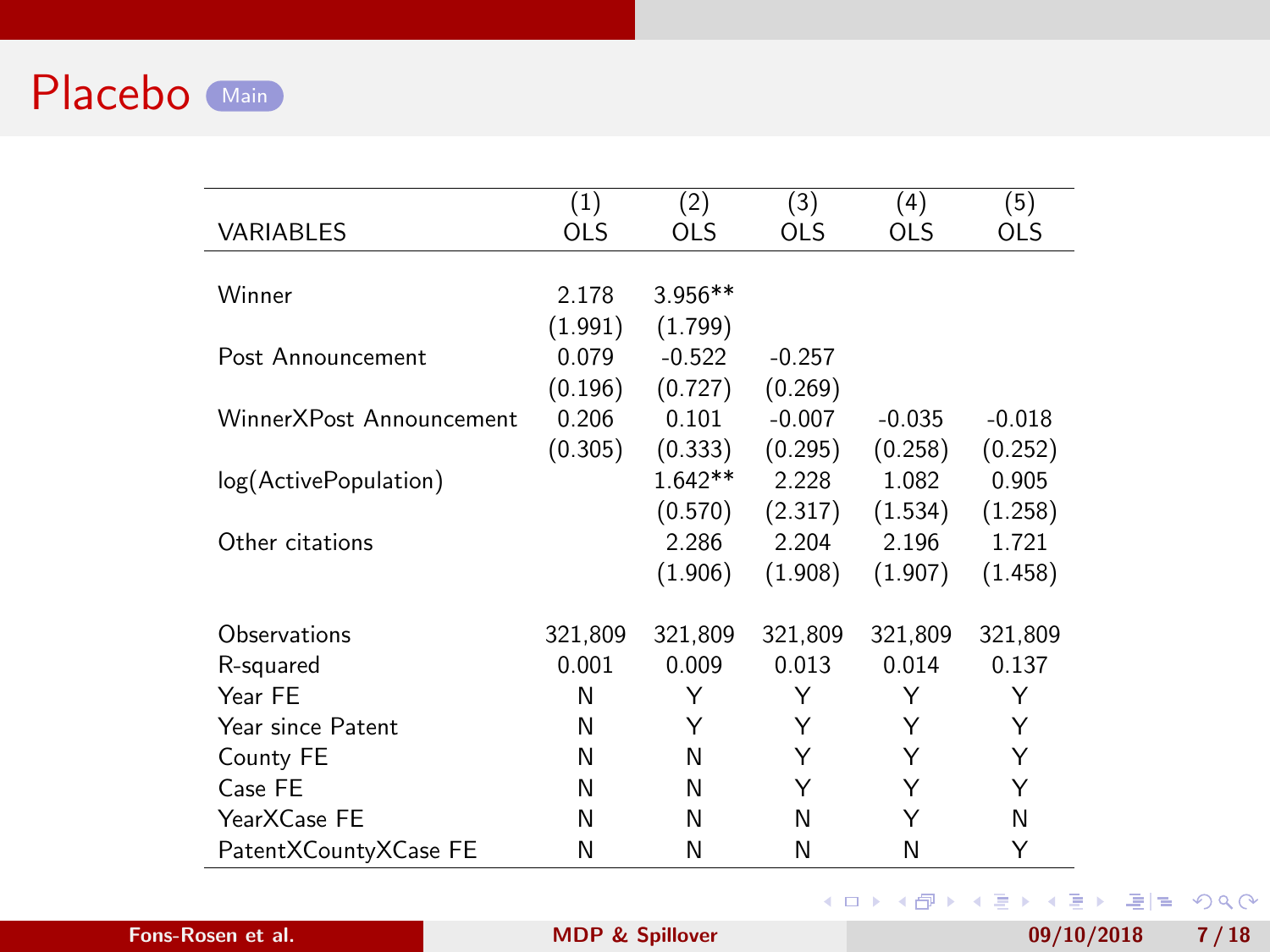<span id="page-36-0"></span>

**B** Fons-Rosen et al. 1992 Construction of the [MDP & Spillover](#page-0-0) 1992 Construction of the MDP & Spillover 1992 Construction of the MDP & Spillover 1992 Construction of the MDP & Spillover 1992 Construction of the MDP & Spillover

重

 $E|E \cap Q$ 

メロメ メ押メ メミメメ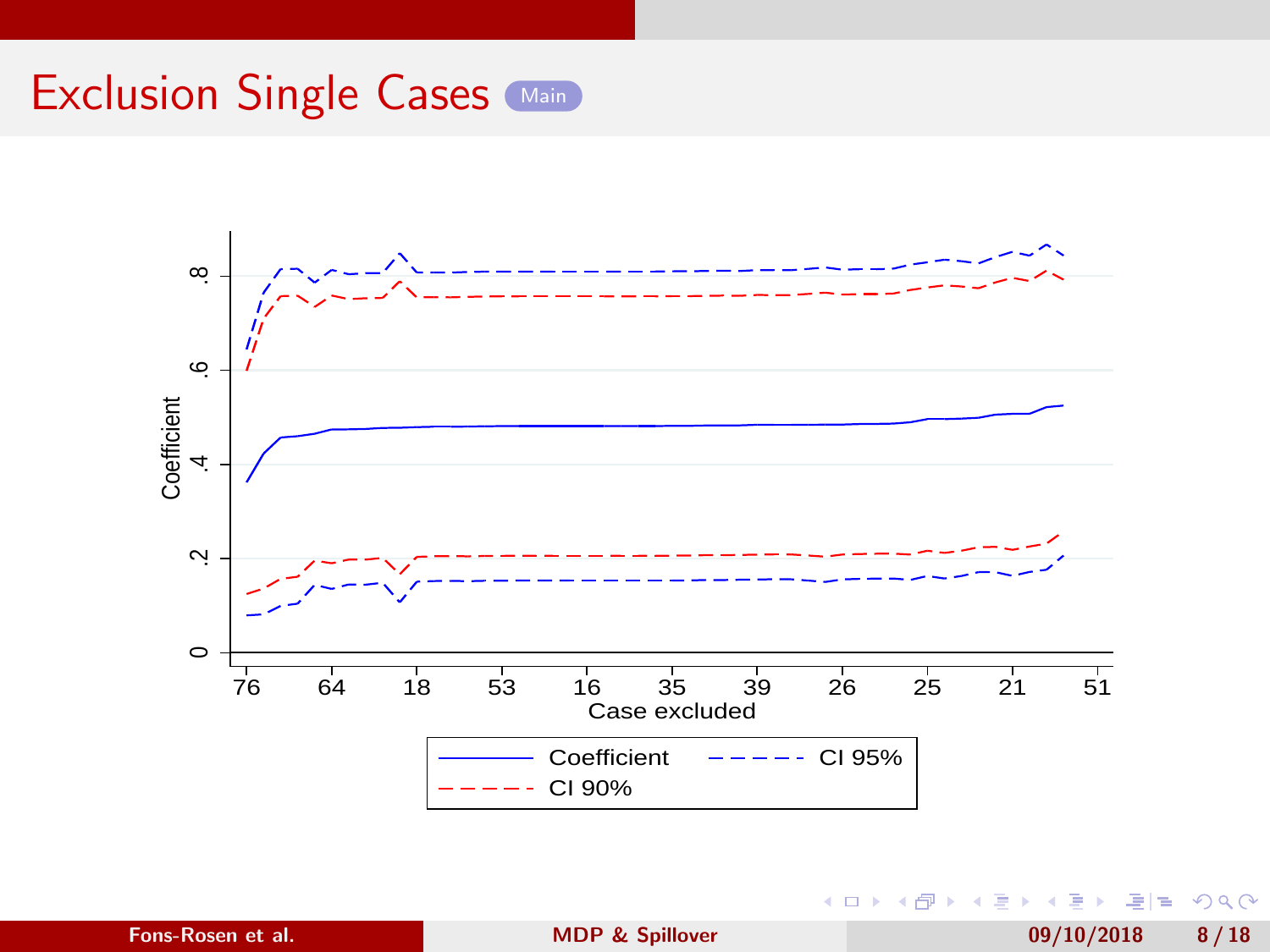<span id="page-37-0"></span>

Fons-Rosen et al. **[MDP & Spillover](#page-0-0)** 09/10/2018 9/18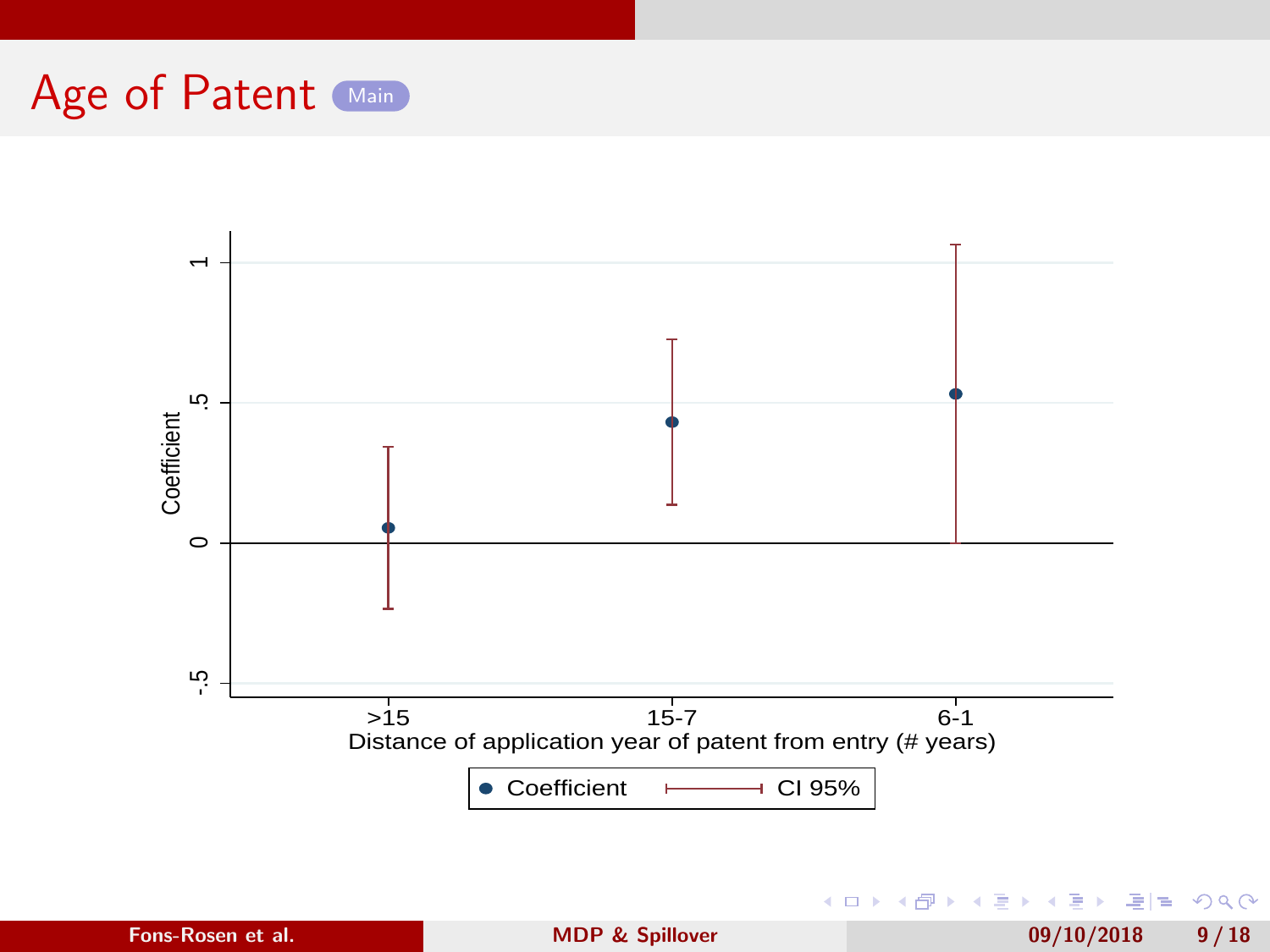

<span id="page-38-0"></span>

|                          | (1)        | (2)        | (3)        | (4)              | (5)              | (6)              |
|--------------------------|------------|------------|------------|------------------|------------------|------------------|
| VARIABLES                | <b>OLS</b> | <b>OLS</b> | <b>OLS</b> | At least 4 years | At least 4 years | At least 4 years |
|                          |            |            |            |                  |                  |                  |
| Post Announcement        | $-0.187$   | $-0.176*$  | $-0.187$   | $-0.197$         | $-0.170*$        | $-0.197$         |
|                          | (0.123)    | (0.103)    | (0.122)    | (0.137)          | (0.093)          | (330.723)        |
| WinnerXPost Announcement | $0.369***$ | $0.314**$  | $0.369***$ | $0.388***$       | $0.266***$       | 0.388            |
|                          | (0.063)    | (0.132)    | (0.071)    | (0.134)          | (0.084)          | (49.219)         |
| Top 50pctXPostXWinner    | 0.118      |            | $-0.126$   | 0.006            |                  | $-0.287$         |
|                          | (0.213)    |            | (0.205)    | (0.245)          |                  | (0.243)          |
| Top 90pctXpostXWinner    |            | $1.119*$   | $1.191*$   |                  | $1.230*$         | 1.395**          |
|                          |            | (0.596)    | (0.614)    |                  | (0.626)          | (0.648)          |
| log(ActivePopulation)    | 0.583      | 0.582      | 0.583      | 0.648            | 0.645            | 0.647            |
|                          | (0.559)    | (0.558)    | (0.557)    | (0.480)          | (0.479)          | (0.478)          |
| Other citations          | $0.472***$ | $0.472***$ | $0.472***$ | $0.475***$       | $0.475***$       | $0.475***$       |
|                          | (0.118)    | (0.118)    | (0.121)    | (0.121)          | (0.121)          | (0.121)          |
|                          |            |            |            |                  |                  |                  |
| Observations             | 2,468,374  | 2,468,374  | 2,468,374  | 1,958,935        | 1,958,935        | 1,958,935        |
| R-squared                | 0.129      | 0.129      | 0.129      | 0.113            | 0.113            | 0.113            |
| Year FE                  | Υ          | Υ          | Υ          | Υ                | Υ                | Υ                |
| Year since Patent        | Υ          | Υ          | Υ          | Υ                | Υ                | Υ                |
| County FE                | Υ          | Υ          | Υ          | Υ                | Υ                | Υ                |
| Case FE                  | Y          | Y          | Υ          | Υ                | Υ                | Υ                |
| YearXCase FE             | N          | N          | N          | N                | N                | N                |
| PatentXCountyXCase FE    | Υ          | Υ          | Υ          | Υ                | Υ                | Υ                |

K ロ ▶ K 御 ▶ K 重 ▶ K 重 ▶ [ 重] 由 19 Q Q Fons-Rosen et al. [MDP & Spillover](#page-0-0) 09/10/2018 10/18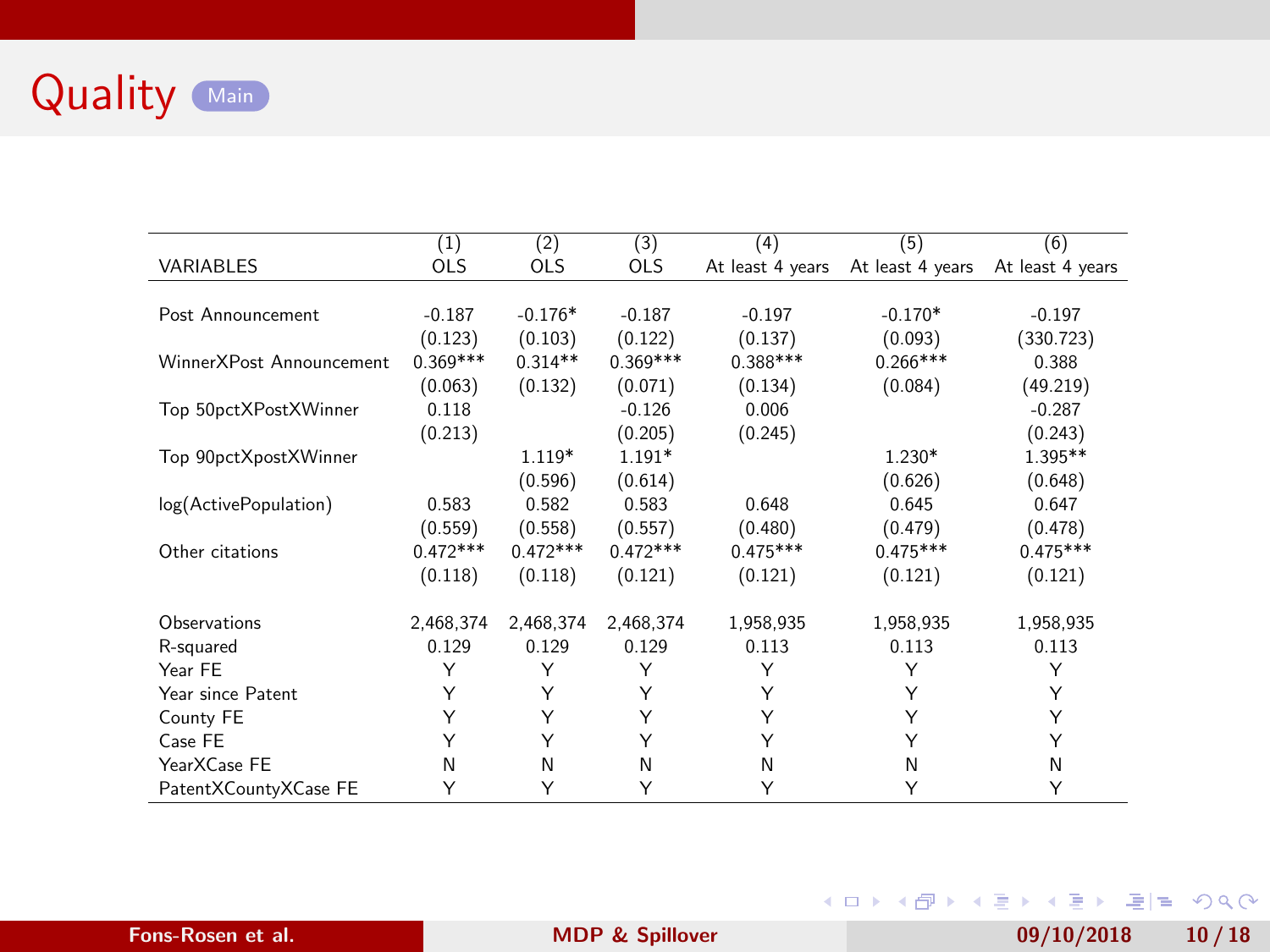|                          | (1)        | (2)        | (3)        | (4)         | (5)         | (6)         |
|--------------------------|------------|------------|------------|-------------|-------------|-------------|
| VARIABLES                | Generality | Generality | Generality | Originality | Originality | Originality |
|                          |            |            |            |             |             |             |
| Post Announcement        | $-0.306**$ | $-0.296**$ | $-0.231*$  | $-0.265**$  | $-0.275**$  | $-0.237**$  |
|                          | (0.147)    | (0.142)    | (0.124)    | (0.119)     | (0.122)     | (0.116)     |
| WinnerXPost Announcement | $0.421***$ | $0.410**$  | $0.445***$ | $0.507***$  | $0.502***$  | $0.466***$  |
|                          | (0.057)    | (0.172)    | (0.038)    | (0.158)     | (0.087)     | (0.149)     |
| generalityXwinnerXpost   | 0.021      |            |            |             |             |             |
|                          | (0.433)    |            |            |             |             |             |
| originalityXwinnerXpost  |            |            |            | $-0.935$    |             |             |
|                          |            |            |            | (0.646)     |             |             |
| log(ActivePopulation)    | 0.529      | 0.578      | 0.582      | 0.550       | 0.544       | 0.589       |
|                          | (0.551)    | (0.559)    | (0.558)    | (0.559)     | (0.554)     | (0.559)     |
| Other citations          | $0.471***$ | $0.471***$ | $0.472***$ | $0.472***$  | $0.471***$  | $0.472***$  |
|                          | (0.118)    | (0.118)    | (0.118)    | (0.118)     | (0.118)     | (0.118)     |
| top50XwinnerXpost        |            | 0.033      |            |             | $-0.377$    |             |
|                          |            | (0.156)    |            |             | (0.287)     |             |
| top90XwinnerXpost        |            |            | $-0.200$   |             |             | $-0.549$    |
|                          |            |            | (0.199)    |             |             | (0.393)     |
| Observations             | 2.468.374  | 2.468.374  | 2.468.374  | 2.468.374   | 2.468.374   | 2,468,374   |
| R-squared                | 0.129      | 0.129      | 0.129      | 0.129       | 0.129       | 0.129       |
| Year FF                  | Υ          | Υ          | Υ          | Υ           | Υ           | Υ           |
| Year since Patent        | Υ          | Υ          | Υ          | Υ           | Υ           | Υ           |
| County FE                | Υ          | Υ          | Υ          | Υ           | Υ           | Υ           |
| Case FF                  | Υ          | Υ          | Υ          | Υ           | Υ           | Υ           |
| YearXCase FF             | N          | N          | N          | N           | N           | N           |
| PatentXCountyXCase FE    | Υ          | Υ          | Υ          | Υ           | Υ           | Υ           |

K ロ ▶ K @ ▶ K ミ ▶ K ミ ▶ [로]로 19 Q @

Fons-Rosen et al. [MDP & Spillover](#page-0-0) 09/10/2018 11/18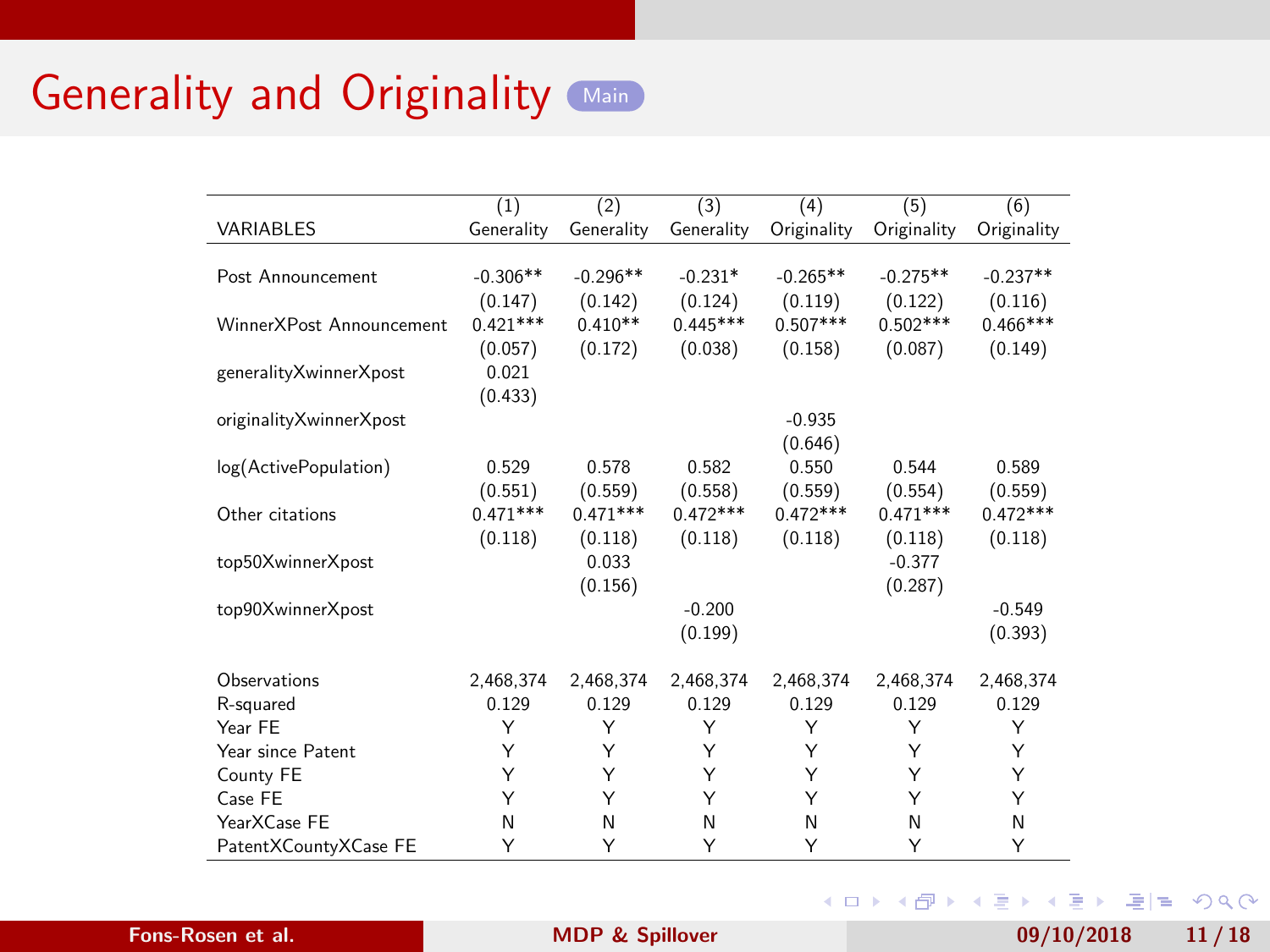<span id="page-40-0"></span>

|                          | (1)        | (2)                | (3)        | (4)       | (5)         |
|--------------------------|------------|--------------------|------------|-----------|-------------|
| VARIABLES                | <b>OLS</b> | <b>Bottom Half</b> | Top Half   | Top 10pct | Interaction |
|                          |            |                    |            |           |             |
| Post Announcement        | $-0.218$   | $-0.226$           | $-0.213$   | 0.048     | $-0.218$    |
|                          | (0.158)    | (1.224)            | (0.159)    | (0.171)   | (0.158)     |
| WinnerXPost Announcement | $0.426***$ | $-0.590$           | $0.436***$ | $0.539*$  | 0.334       |
|                          | (0.156)    | (0.782)            | (0.158)    | (0.247)   | (0.370)     |
| WinnerXPostXTop Half     |            |                    |            |           | 0.094       |
|                          |            |                    |            |           | (0.366)     |
| log(ActivePopulation)    | 0.584      | $-1.469$           | 0.621      | 1.675     | 0.583       |
|                          | (0.572)    | (6.486)            | (0.580)    | (1.075)   | (0.573)     |
| Other citations          | $0.472***$ | $1.107**$          | $0.462***$ | $0.287*$  | $0.472***$  |
|                          | (0.119)    | (0.527)            | (0.120)    | (0.141)   | (0.119)     |
|                          |            |                    |            |           |             |
| Observations             | 2,468,374  | 36,001             | 2,432,373  | 882,133   | 2,468,374   |
| R-squared                | 0.129      | 0.151              | 0.128      | 0.154     | 0.129       |
| Year FE                  | Υ          | Y                  | Υ          | Υ         | Υ           |
| Year since Patent        | Υ          | Υ                  | Υ          | Υ         | Υ           |
| County FE                | Υ          | Y                  | Υ          | Υ         | Y           |
| Case FE                  | Υ          | Y                  | Υ          | Υ         | Y           |
| YearXCase FE             | N          | N                  | Ν          | N         | N           |
| PatentXCountyXCase FE    | Υ          | Υ                  | Υ          | Υ         | Υ           |

Fons-Rosen et al. **[MDP & Spillover](#page-0-0)** 199/10/2018 12/18

K ロ ▶ K 御 ▶ K 重 ▶ K 重 ▶ [ 重] 由 19 Q Q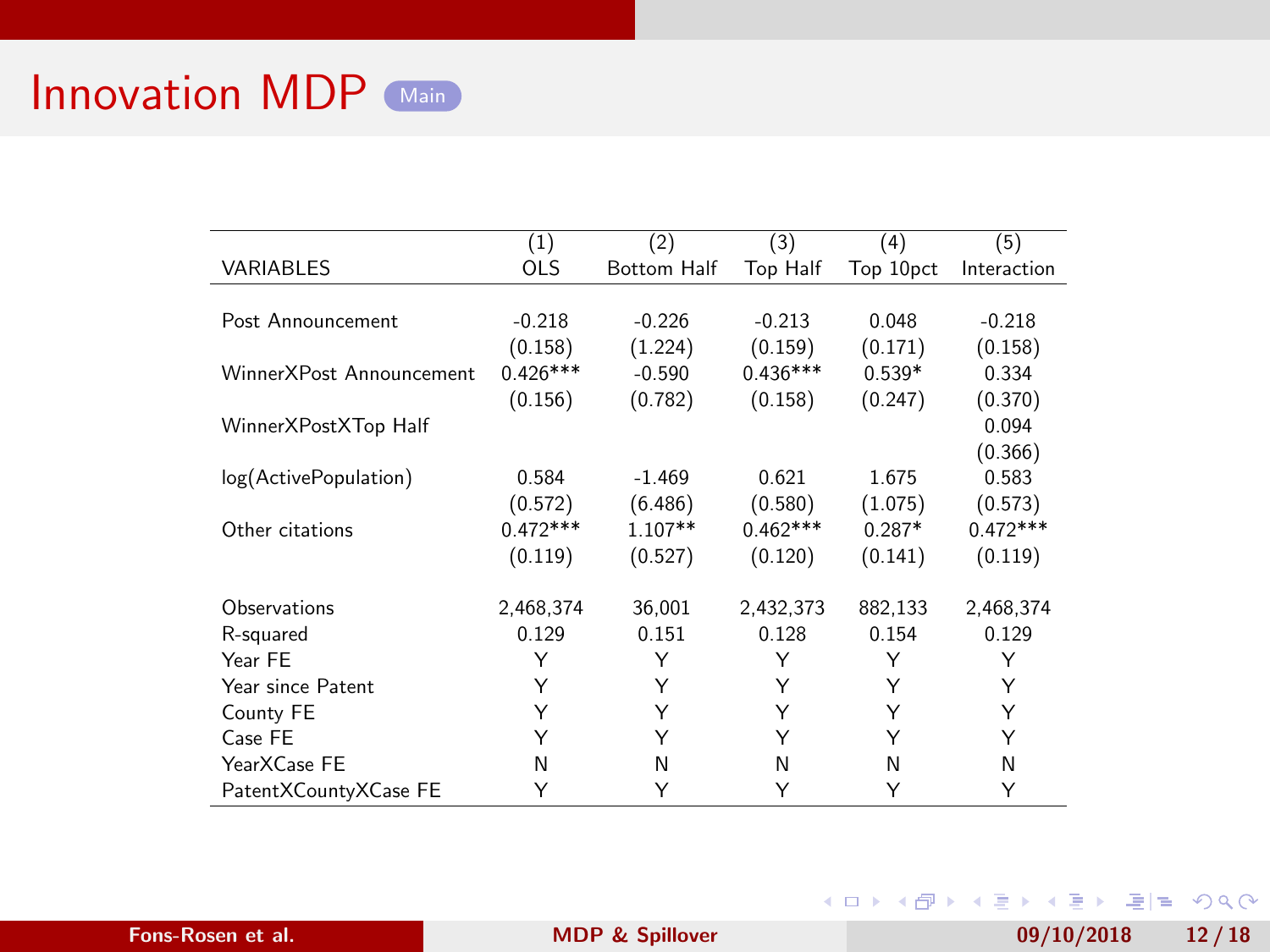<span id="page-41-0"></span>

|                          | (1)        | (2)           | (3)               |
|--------------------------|------------|---------------|-------------------|
| VARIABLES                | Overall    | Manufacturing | Not manufacturing |
|                          |            |               |                   |
| Post Announcement        | $-0.119$   | $-0.193$      | $-0.193$          |
|                          | (0.114)    | (0.131)       | (0.177)           |
| WinnerXPost Announcement | 0.172      | $0.325**$     | $0.761***$        |
|                          | (0.185)    | (0.156)       | (0.164)           |
| Post opening             | $-0.178**$ |               |                   |
|                          | (0.080)    |               |                   |
| WinnerXPost opening      | 0.343      |               |                   |
|                          | (0.209)    |               |                   |
| log(ActivePopulation)    | 0.475      | 0.338         | 0.223             |
|                          | (0.542)    | (0.489)       | (1.422)           |
| Other citations          | $0.472***$ | $0.553**$     | $0.397***$        |
|                          | (0.118)    | (0.213)       | (0.084)           |
| Observations             | 2,468,374  | 1,875,310     | 593,064           |
| Rescaled coefficient     | .282       | .542          | 1.183             |
| Year FE                  | Υ          | Υ             | Υ                 |
| Year since Patent        | Υ          | Υ             | Υ                 |
| County FE                | Υ          | Υ             | Υ                 |
| Case FE                  | Υ          | Υ             | Υ                 |
| PatentXCountyXCase FE    | Y          | Y             | Υ                 |

Fons-Rosen et al. **[MDP & Spillover](#page-0-0)** 13/18 09/10/2018 13/18

K ロ ▶ K 御 ▶ K 重 ▶ K 重 ▶ [ 重] 由 19 Q Q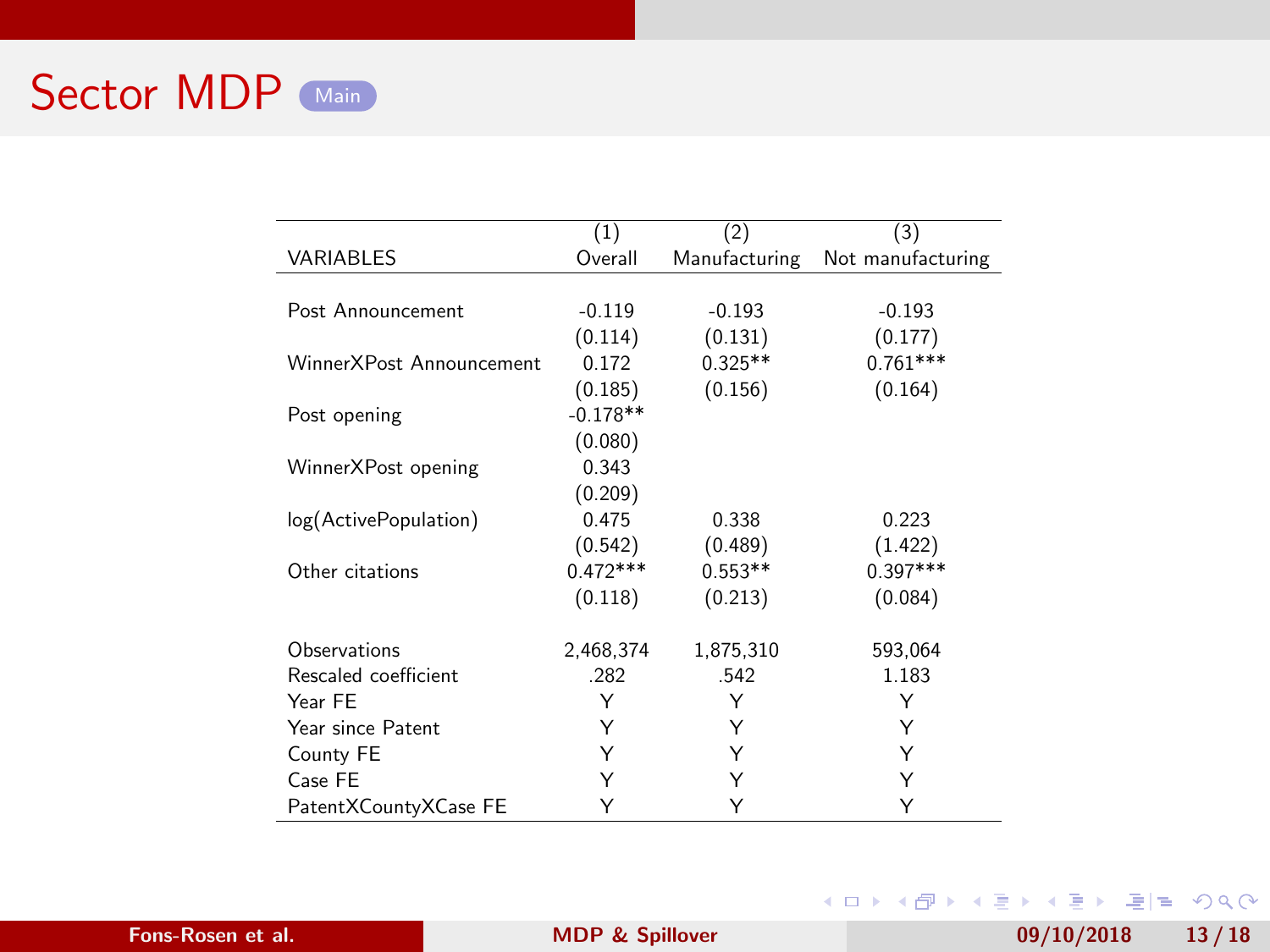<span id="page-42-0"></span>

|                          | (1)          | (2)                    | (3)                 | (4)                   | (5)                | (6)                | (7)                  |
|--------------------------|--------------|------------------------|---------------------|-----------------------|--------------------|--------------------|----------------------|
| VARIABLES                | <b>OLS</b>   | Bottom Half Innovation | Top Half Innovation | Top Decile Innovation | Btm Half Inn. - pc | Top Half Inn. - pc | Top Decile Inn. - pc |
|                          |              |                        |                     |                       |                    |                    |                      |
| Post Announcement        | $-0.218$     | $-0.047$               | $-0.391$            | $-1.498$              | $-0.089$           | $-0.307$           | $-0.950$             |
|                          | (0.158)      | (0.175)                | (0.281)             | (1.297)               | (0.171)            | (0.240)            | (0.909)              |
| WinnerXPost Announcement | $0.426***$   | 0.029                  | $0.750***$          | $1.726**$             | 0.067              | $0.617***$         | 1.098*               |
|                          | (0.156)      | (0.170)                | (0.200)             | (0.654)               | (0.153)            | (0.179)            | (0.589)              |
| log(ActivePopulation)    | 0.584        | 0.845                  | 0.577               | 0.302                 | 1.067              | 0.351              | 4.544 **             |
|                          | (0.572)      | (0.838)                | (0.599)             | (1.066)               | (0.968)            | (0.531)            | (1.779)              |
| Other citations          | $0.472***$   | $0.329***$             | $0.508***$          | 1.298**               | $0.300**$          | $0.504***$         | 1.509***             |
|                          | (0.119)      | (0.116)                | (0.151)             | (0.426)               | (0.131)            | (0.143)            | (0.363)              |
| Observations             | 2.468.374    | 1.057.204              | 1.411.170           | 314.824               | 863,897            | 1.604.477          | 378,011              |
| R-squared                | 0.129        | 0.121                  | 0.131               | 0.128                 | 0.119              | 0.131              | 0.132                |
| Year FE                  |              | ٧                      |                     | ٧                     | Υ                  |                    |                      |
| Year since Patent        |              |                        |                     |                       | Υ                  |                    |                      |
| County FE                |              |                        |                     |                       | v                  |                    |                      |
| Case FE                  | $\checkmark$ | $\checkmark$           |                     | $\checkmark$          | ٧                  |                    |                      |
| YearXCase FE             | N            | Ν                      | и                   | N                     | N                  | Ν                  | N                    |
| PatentXCountvXCase FE    | ٧            |                        |                     |                       | ٧                  |                    | ٧                    |

Fons-Rosen et al. **[MDP & Spillover](#page-0-0)** 199/10/2018 14/18

K ロ ▶ K @ ▶ K ミ ▶ K ミ ▶ [로]로 19 Q @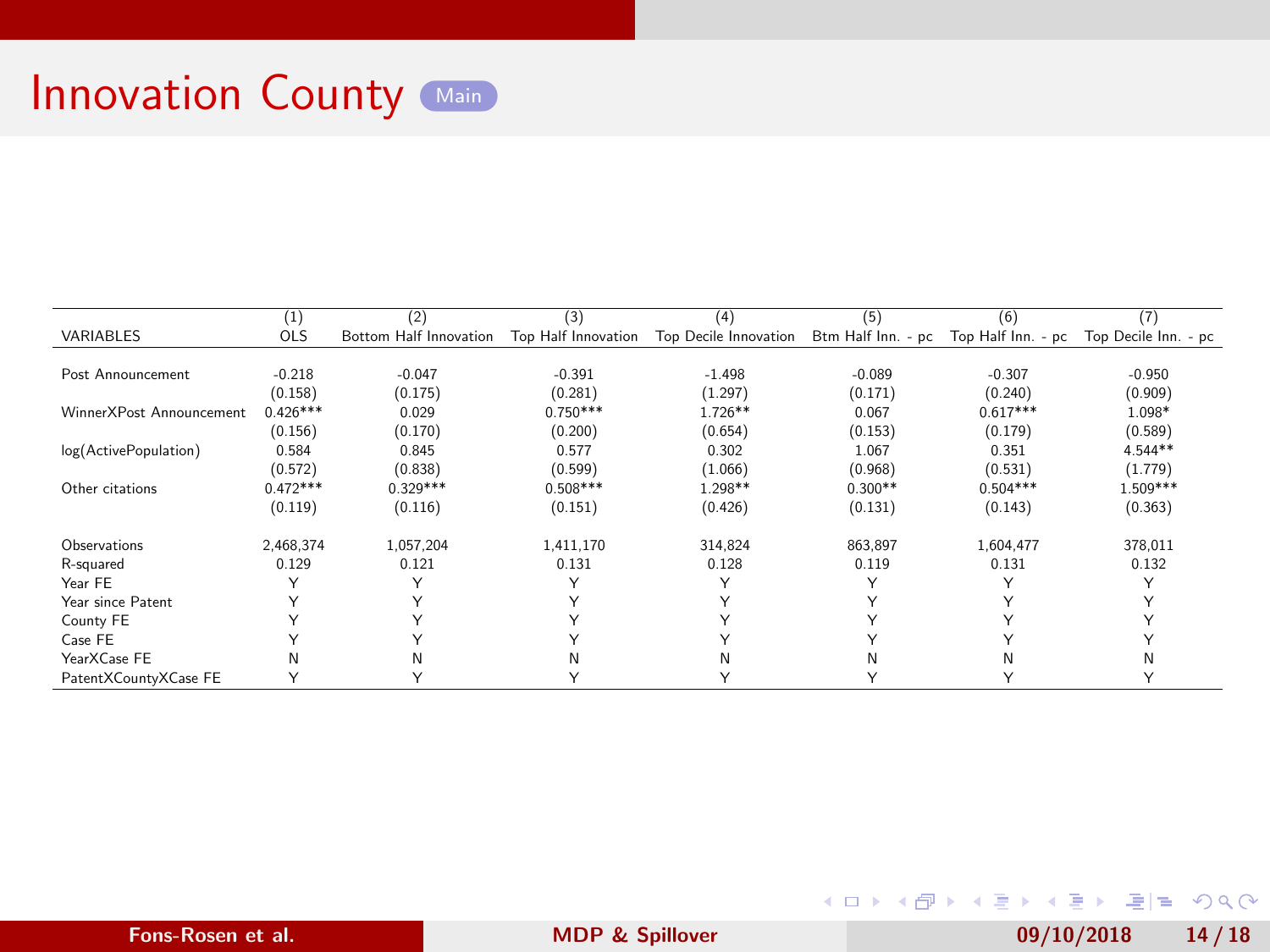<span id="page-43-0"></span>

|                            | (1)         | (2)        | (3)            |
|----------------------------|-------------|------------|----------------|
| VARIABLES                  | Overall     | Same tech  | Different tech |
|                            |             |            |                |
| Post Announcement          | $-0.030***$ | $-0.189**$ | $-0.007$       |
|                            | (0.011)     | (0.074)    | (0.005)        |
| WinnerXPost Announcement   | $0.055***$  | $0.329***$ | $0.016*$       |
|                            | (0.018)     | (0.121)    | (0.008)        |
| lpop                       | 0.067       | 0.463      | 0.008          |
|                            | (0.071)     | (0.349)    | (0.032)        |
| Other citations            | $0.522***$  | $0.468***$ | $0.631***$     |
|                            | (0.155)     | (0.143)    | (0.205)        |
| Observations               | 19,746,992  | 2,468,374  | 17,278,618     |
| R-squared                  | 0.116       | 0.118      | 0.113          |
| Rescaled Coefficient       | .702        | .808       | .504           |
| Year FE                    | Υ           | Υ          | Υ              |
| Year since Patent          | Υ           | Υ          | Υ              |
| County FE                  | Υ           | Υ          | Υ              |
| Tech FE                    | Υ           | Y          | Υ              |
| Case FE                    | Υ           | Υ          | Υ              |
| PatentXCountyXCaseXTech FE | Y           | Y          | Y              |

Fons-Rosen et al. [MDP & Spillover](#page-0-0) 09/10/2018 15/18

K ロ ▶ K 御 ▶ K 重 ▶ K 重 ▶ [ 重] 由 19 Q Q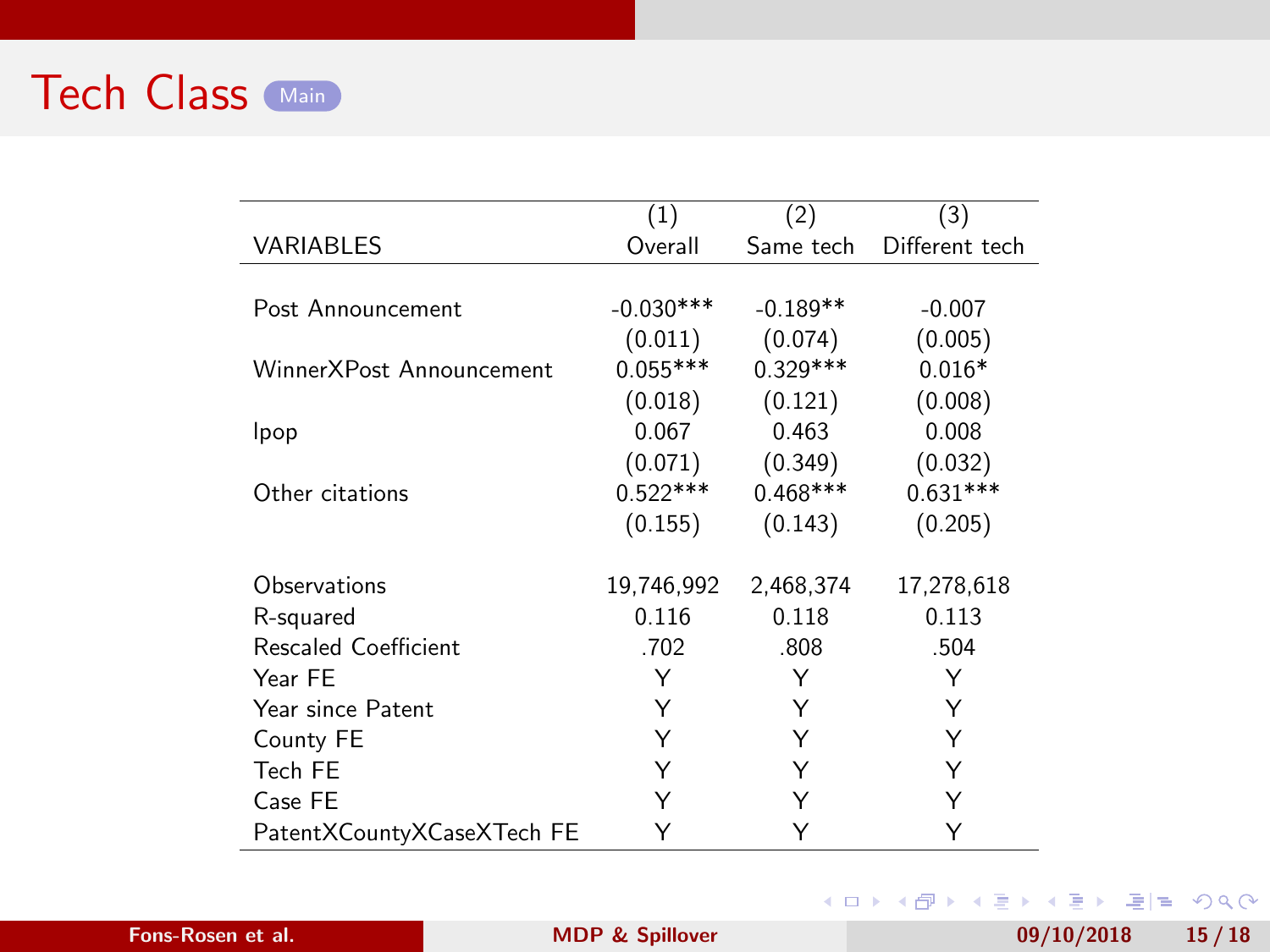<span id="page-44-0"></span>

|                          | (1)        | (2)        | (3)                 | (4)                | (5)            |
|--------------------------|------------|------------|---------------------|--------------------|----------------|
| VARIABLES                | Baseline   | Entry      | Entry - before firm | Entry - after firm | Entry and Exit |
|                          |            |            |                     |                    |                |
| Post Announcement        | $-0.220*$  | $-0.212*$  | $-0.198*$           | $-0.198*$          | $-0.210*$      |
|                          | (0.113)    | (0.109)    | (0.103)             | (0.110)            | (0.111)        |
| WinnerXPost Announcement | $0.424***$ | $0.388***$ | $0.399***$          | $0.328**$          | $0.384***$     |
|                          | (0.143)    | (0.136)    | (0.131)             | (0.141)            | (0.130)        |
| WinnerXEntry Inventor    |            | 20.347**   | 0.183               | 21.615*            | 19.504*        |
|                          |            | (9.054)    | (5.926)             | (10.933)           | (10.666)       |
| WinnerXFxit Inventor     |            |            |                     |                    | 2.226          |
|                          |            |            |                     |                    | (3.695)        |
| log(ActivePopulation)    | 0.637      | 0.622      | 0.602               | 0.864              | 0.619          |
|                          | (0.532)    | (0.533)    | (0.547)             | (0.585)            | (0.543)        |
| Other citations          | $0.472***$ | $0.472***$ | $0.462***$          | $0.475***$         | $0.472***$     |
|                          | (0.119)    | (0.118)    | (0.112)             | (0.120)            | (0.121)        |
| Observations             | 2,468,374  | 2,468,374  | 2,462,219           | 2,434,537          | 2,468,374      |
| R-squared                | 0.129      | 0.129      | 0.128               | 0.129              | 0.129          |
| Year FF                  | Υ          | Υ          | Υ                   | Υ                  | Υ              |
| Year since Patent        | Y          | Υ          | Υ                   | Υ                  | Υ              |
| County FE                | Y          | Υ          | Υ                   | Υ                  | Υ              |
| Case FE                  | Υ          | Υ          | Υ                   | Υ                  | Υ              |
| YearXCase FE             | N          | N          | N                   | N                  | Ν              |
| PatentXCountyXCase FE    | Υ          | Υ          | Υ                   | Υ                  | Υ              |

Fons-Rosen et al. **[MDP & Spillover](#page-0-0)** 109/10/2018 16/18

K ロ ▶ K @ ▶ K 글 ▶ K 글 ▶ [로] = 19 Q @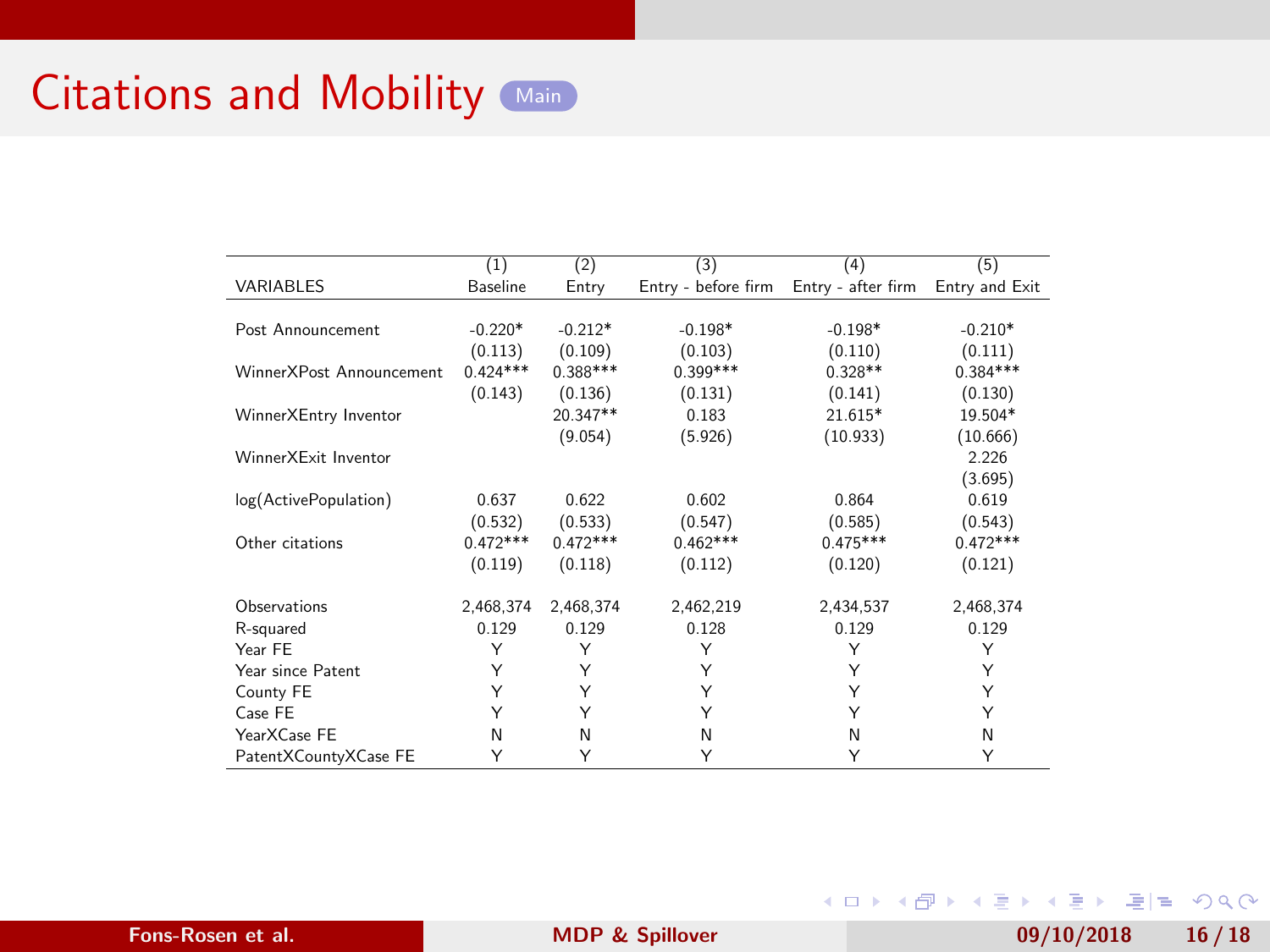<span id="page-45-0"></span>

|                          | (1)        | (2)           | (3)              | (4)              | (5)                  | (6)             | (7)          |
|--------------------------|------------|---------------|------------------|------------------|----------------------|-----------------|--------------|
| VARIABLES                | Baseline   | Cited Before  | Not Cited Before | (#) Cited Before | (#) Not Cited Before | Not same county | Same county  |
|                          |            |               |                  |                  |                      |                 |              |
| Post Announcement        | $-0.218*$  | $-23.255***$  | $-0.145$         | $-8.849$         | $-0.253*$            | $-0.118$        | $-3.521***$  |
|                          | (0.110)    | (7.666)       | (0.096)          | (12.011)         | (0.143)              | (0.103)         | (1.154)      |
| WinnerXPost Announcement | $0.426***$ | $-155.240***$ | $0.805***$       | $-150.237***$    | $0.926***$           | $0.222*$        | $5.015**$    |
|                          | (0.138)    | (9.905)       | (0.241)          | (14.064)         | (0.290)              | (0.119)         | (2.060)      |
| log(ActivePopulation)    | 0.584      | $-17.216$     | 0.463            | $-18.428$        | 0.710                | 0.889           | $-2.786$     |
|                          | (0.559)    | (11.646)      | (0.643)          | (11.744)         | (0.945)              | (0.570)         | (4.162)      |
| Other citations          | $0.472***$ | $3.420***$    | $0.440***$       | $5.234**$        | $0.713***$           | $0.444***$      | 1.719        |
|                          | (0.118)    | (1.049)       | (0.103)          | (2.325)          | (0.189)              | (0.104)         | (1.041)      |
| Observations             | 2,468,374  | 6.344         | 2,462,030        | 6.344            | 2,462,030            | 2,386,822       | 81,552       |
| R-squared                | 0.129      | 0.183         | 0.128            | 0.312            | 0.143                | 0.129           | 0.128        |
| Year FE                  |            | Υ             | Υ                | Y                | Υ                    |                 | Υ            |
| Year since Patent        | Υ          | Υ             | Υ                |                  | Υ                    |                 |              |
| County FE                |            | Υ             | Υ                |                  | Υ                    |                 |              |
| Case FE                  | ٧          | Υ             | Υ                |                  | Υ                    | v               |              |
| YearXCase FE             | N          | N             | N                | Ν                | N                    | N               | N            |
| PatentXCountyXCase FE    | ٧          | Υ             | ٧                | $\checkmark$     | Υ                    |                 | $\checkmark$ |

Fons-Rosen et al. **[MDP & Spillover](#page-0-0)** 199/10/2018 17/18

K ロ ▶ K @ ▶ K 글 ▶ K 글 ▶ [로] = 19 Q @